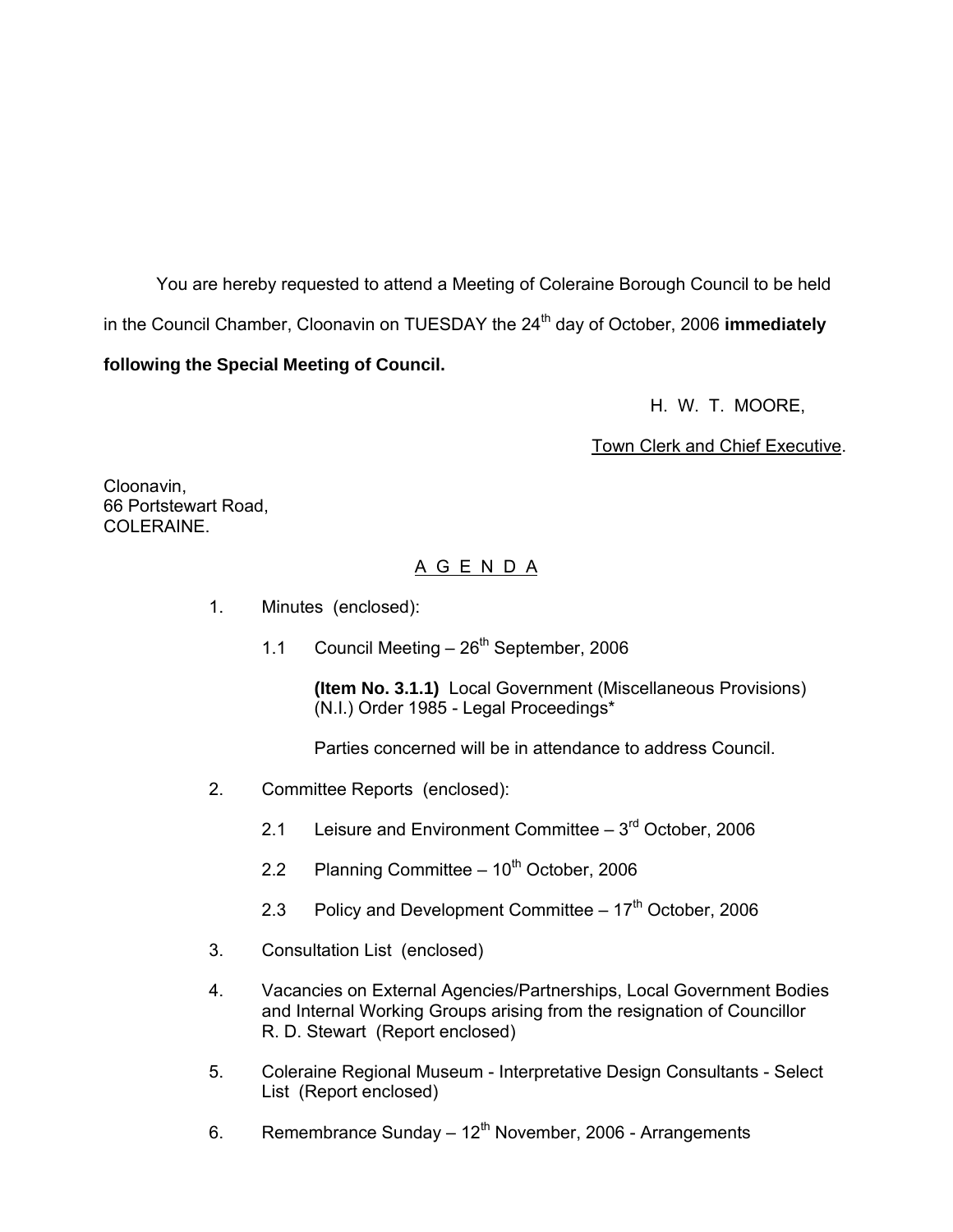- 7. Correspondence
- 8. Documents for Sealing
- 9. Implementation of Pay and Grading Review**\***

# **Enclosed for Information:**

- (i) Minutes of the Northern Health and Social Services Council dated 6<sup>th</sup> September, 2006
- (ii) Special Council Briefing Report Autism N.I.  $26<sup>th</sup>$  September, 2006
- (iii) Special Council Briefing Report Northern Ireland Events Company 17<sup>th</sup> October, 2006
- (iv) North Coast Wastewater Treatment Works Scheme Progress Update 29<sup>th</sup> September, 2006
- (v) Northern Health and Social Services Board Annual Report 2005/2006 New Horizons New Opportunities

**\* Recommended for consideration "In Committee".** 

To: Each Member of Council. 2006. To: 20th October, 2006.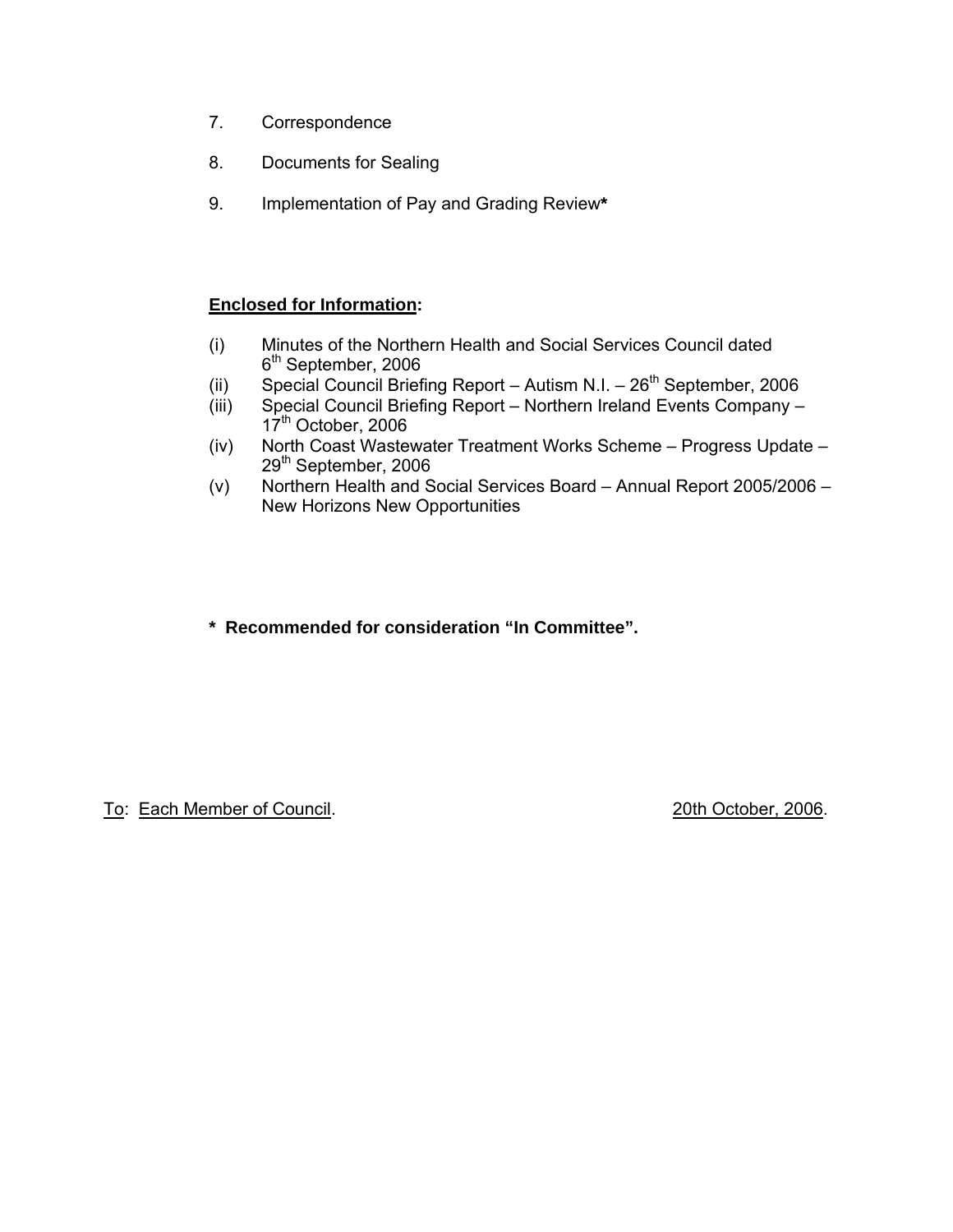### **COUNCIL MEETING**

 Minutes of proceedings of Coleraine Borough Council held in the Council Chamber, Cloonavin on Tuesday, 26<sup>th</sup> September, 2006 at 7.30 p.m.

| <b>Convened:</b> | As per Notice attached |
|------------------|------------------------|
|------------------|------------------------|

#### **Present: Aldermen**

E. T. Black (Mrs.) D. McClarty W. T. Creelman W. J. McClure M. T. Hickey (Mrs.)

# **Councillors**

| C. S. Alexander (Ms.) | S. Gilkinson          |
|-----------------------|-----------------------|
| D. D. Barbour         | E. A. Johnston (Mrs.) |
| O. M. Church (Mrs.)   | <b>B.</b> Leonard     |
| A. S. Cole            | G. L. McLaughlin      |
| J. J. Dallat          | R. A. McPherson       |
| T. J. Deans           | A. McQuillan          |
|                       | R. D. Stewart         |

| <b>Officers in</b><br><b>Attendance:</b> | Director of Technical Services, Director of Environmental<br>Health, Director of Corporate Services, Senior<br>Environmental Health Officer, Environmental Health<br>Officer, Leisure Services Officer - Facilities, Leisure<br>Services Officer - Services, Head of Administrative<br>Services and Administrative Assistants |
|------------------------------------------|-------------------------------------------------------------------------------------------------------------------------------------------------------------------------------------------------------------------------------------------------------------------------------------------------------------------------------|
| <b>Apologies:</b>                        | The Mayor and Deputy Mayor<br><b>Councillors Bradley and Hillis</b>                                                                                                                                                                                                                                                           |

# **1.0 CHAIRMAN**

In the absence of the Mayor and Deputy Mayor, Councillor McPherson was appointed Chairman.

# **2.0 MINUTES**

The minutes of the Council Meeting of 22<sup>nd</sup> August, 2006 were confirmed and signed.

# **3.0 COMMITTEE REPORTS**

| 3.1 | Leisure and Environment<br>Committee            | The Chairman, Councillor Deans, moved the<br>adoption of the Leisure and Environment<br>Committee Report; this was duly seconded by<br>Councillor Ms. Alexander. |
|-----|-------------------------------------------------|------------------------------------------------------------------------------------------------------------------------------------------------------------------|
|     | Matters arising:                                |                                                                                                                                                                  |
|     | 3.1.1 Local Government<br>Miscellaneous Provis- | It was proposed by Alderman McClarty,<br>seconded by Councillor Deans and agreed:                                                                                |

ions) (N.I.) Order 1985 -

Legal Proceedings That the following item be heard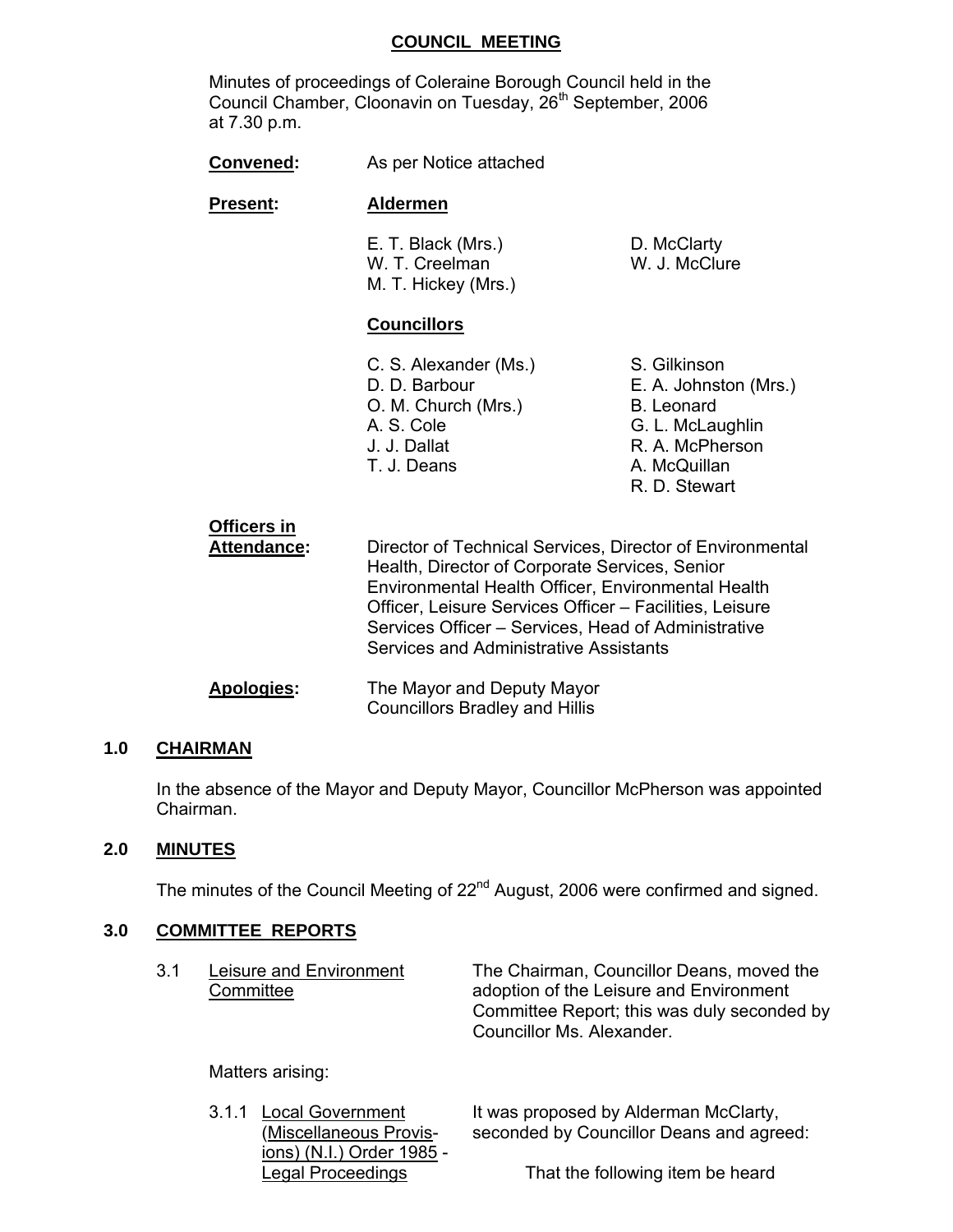"In Committee".

 On the proposal of Councillor Deans, seconded by Alderman McClarty, members resolved themselves out of 'Committee' and ratified the decision made therein.

The Committee Report was subsequently adopted subject to this amendment.

| 3.2 |           | Planning Committee -<br>22 <sup>nd</sup> August, 2006            | The Vice Chairman, Councillor Mrs. Church,<br>moved the adoption of the Planning Committee<br>Report; this was duly seconded by Councillor<br>Ms. Alexander and agreed.                       |
|-----|-----------|------------------------------------------------------------------|-----------------------------------------------------------------------------------------------------------------------------------------------------------------------------------------------|
| 3.3 |           | Planning Committee -<br>12 <sup>th</sup> September, 2006         | The Chairman, Councillor McLaughlin, moved<br>the adoption of the Planning Committee Report;<br>this was duly seconded by Councillor Deans<br>and agreed.                                     |
| 3.4 | Committee | <b>Policy and Development</b>                                    | The Chairman, Councillor Mrs. Johnston,<br>moved the adoption of the Policy and Develop-<br>ment Committee Report; this was duly<br>seconded by Alderman Mrs. Black.                          |
|     |           | Matters arising:                                                 |                                                                                                                                                                                               |
|     | 3.4.1     | The Hermit's Cottage -<br>93 Ballyreagh Road,<br><b>Portrush</b> | Following discussion it was proposed by<br>Councillor Ms. Alexander, seconded by<br>Alderman McClarty and agreed:                                                                             |
|     |           |                                                                  | That a Council site visit be<br>arranged.                                                                                                                                                     |
|     | 3.4.2     | <b>Implementation of Pay</b><br>and Grading Award                | Following discussion it was proposed by<br>Alderman McClarty and seconded by Councillor<br>McQuillan:                                                                                         |
|     |           |                                                                  | That this item be deferred to<br>the next meeting of the Policy<br>and Development Committee<br>in order to facilitate further<br>staff representation to<br>Councillors before that meeting. |
|     |           |                                                                  | On being put to the Meeting the proposal was<br>carried, fourteen members voting in favour and<br>no one voting against.                                                                      |
|     |           |                                                                  | It was further proposed by Councillor<br>McLaughlin and seconded by Councillor Dallat:                                                                                                        |
|     |           |                                                                  | That the Trade Union<br>representatives and the<br>Shop Stewards be<br>invited to attend.                                                                                                     |
|     |           |                                                                  | On being put to the Meeting the proposal was<br>lost, three members voting in favour and nine<br>members voting against.                                                                      |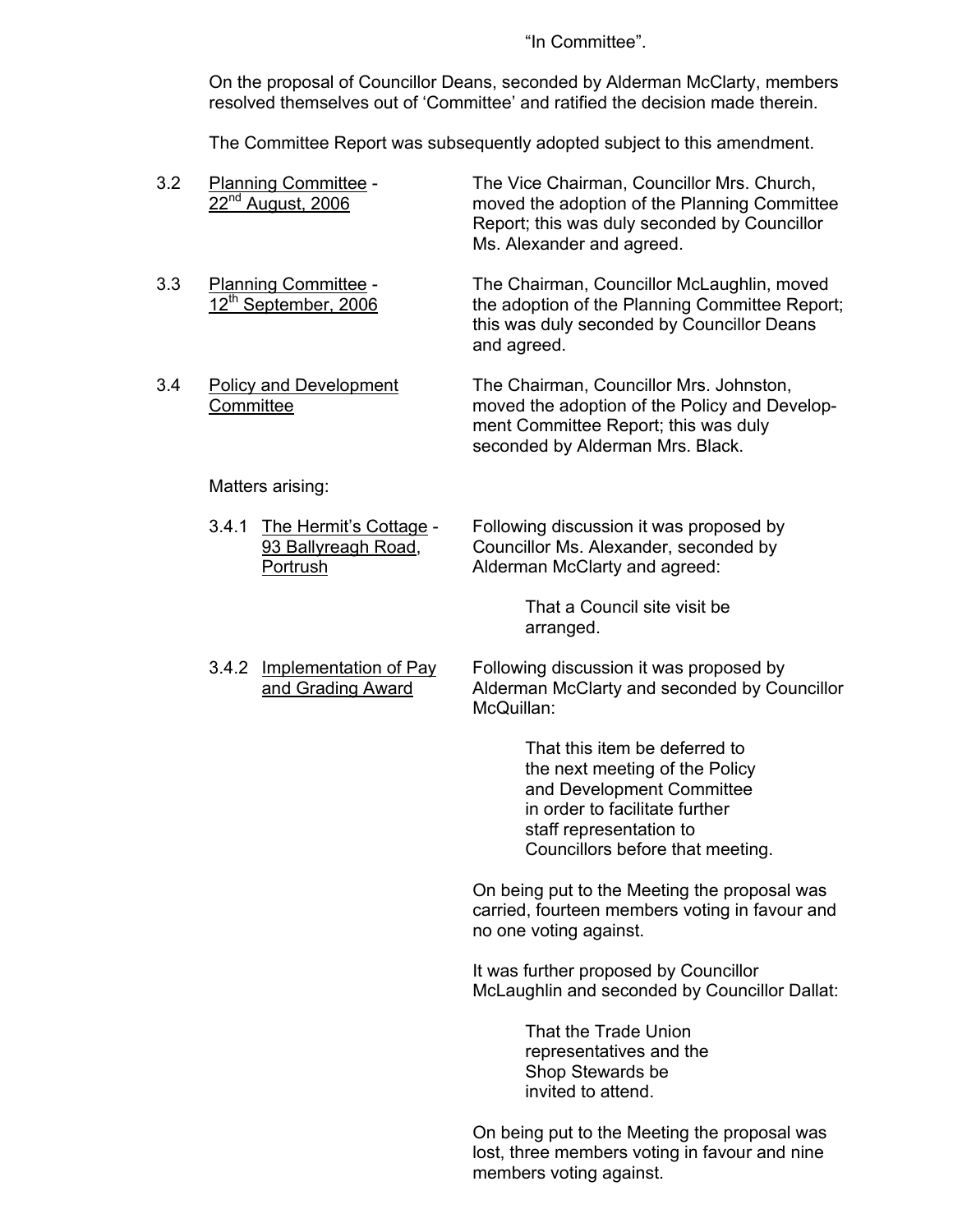# **4.0 CONSULTATION LIST**

 The following consultation papers had been received and were available for members who wished to consider making a response:

 1. Northern Ireland Office – Consultation on New Proposals to Regulate the Private Security Industry in Northern Ireland;

Comments due: 24 October 2006

 2. Department of Education – Consultation with Schools on Proposed Changes to the Local Management of Schools Common Funding Formula;

Comments due: 3 November 2006

3. Rivers Agency – Flood Management Policy Review Consultation;

Comments due: 6 November 2006

 4. Department for Regional Development – Consultation on the Draft Immobilisation and Removal of Vehicles (Prescribed Conditions) Regulations (Northern Ireland) 2006;

Comments due: 10 November 2006

 5. Northern Ireland Policing Board – Consultation on the Northern Ireland Policing Board's Review of the Code of Ethics for the Police Service of Northern Ireland;

Comments due: 24 November 2006

6. Northern Ireland Court Service Consultation Paper on Fee Changes;

Comments due: 27 November 2006

#### **5.0 DIARY DATES**

Members were reminded of the importance of the following two diary dates:

 $19^{th}$  October, 2006 – 7.30 p.m. Meeting with the Vice Chancellor and Provost of the University of Ulster;

It was agreed that a briefing be held at 7.00 p.m.

 $\bullet$  26<sup>th</sup> October, 2006 – 7.30 p.m. Captial Programme and RPA Issues Workshop

#### **6.0 HOUSING: AFFORDABILITY REVIEW TEAM**

 Reported that representatives from the Affordability Review Team would be willing to meet with Council on  $13<sup>th</sup>$  November, 2006 at 2.30 p.m.

Agreed.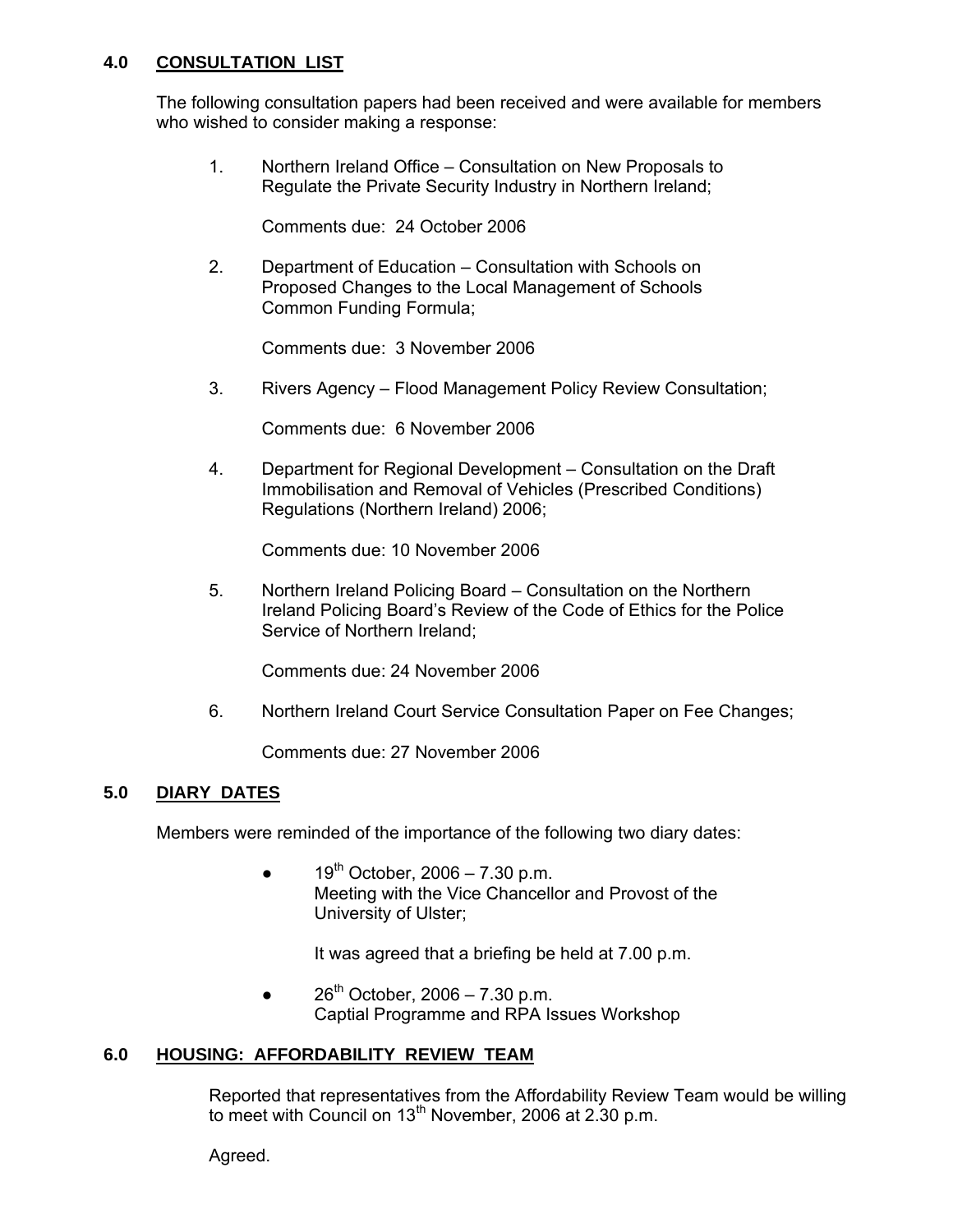# **7.0 H.M. COASTGUARD COLERAINE**

 Reported that invitations had been received from H.M. Coastguard Coleraine for the Mayor, Deputy Mayor and Chairman of Leisure and Environment Committee and partners to attend a dinner to celebrate the formation of the new Key Team and for the presentation of awards and long service medals to be held at The Bushtown House Hotel, Coleraine on Saturday, 30<sup>th</sup> September, 2006.

 Members were asked to notify the Director of Environmental Health if unable to attend.

# **8.0 ACTION CANCER - BIG BUS**

Read letter from Action Cancer advising members of a new initiative from Action Cancer called the BIG BUS. The BIG BUS will take to the road from 2<sup>nd</sup> October. 2006 and is the successor to the previous mobile service which operated in the provision of breast awareness, cervical smears and general health initiatives.

 The BIG BUS offers organisations and communities the opportunity to call in a range of health promotion services for their workforce or community groups.

Noted.

# **9.0 DOCUMENTS TABLED**

- (a) The Northern Ireland Assembly Environment Committee Inquiry into Transport used for Children travelling to and from School - Assessment of the Four Key Recommendations and Recommendations Progress Report – September 2006;
- (b) Frontline the newsletter of the National Primary Care Research and Development Centre;
- (c) Translink's Connect of August, 2006 Metro 'one year on' report;
- (d) Arts Council of Northern Ireland Annual Report 2004 2005;
- (e) Triangle Annual Report 2005 2006;
- (f) N.I. Housing Executive  $35<sup>th</sup>$  Annual Report 2005/2006;
- (g) N.I. Policing Board Human Rights Annual Report 2006.

# **10.0 DOCUMENTS FOR SEALING**

Resolved:

That the following documents be sealed:

|                | Deed of Release        | Small Dwelling Grant in respect of<br>22A Portstewart Road, Coleraine     |
|----------------|------------------------|---------------------------------------------------------------------------|
| 2 <sub>1</sub> | Deed of Release        | Small Dwelling Grant in respect of<br>11 Carthall Road, Coleraine         |
| 3.             | <b>Cemetery Titles</b> | Grant of Rights of Burial Deeds Register Nos.<br>3240 - 3251 (inclusive): |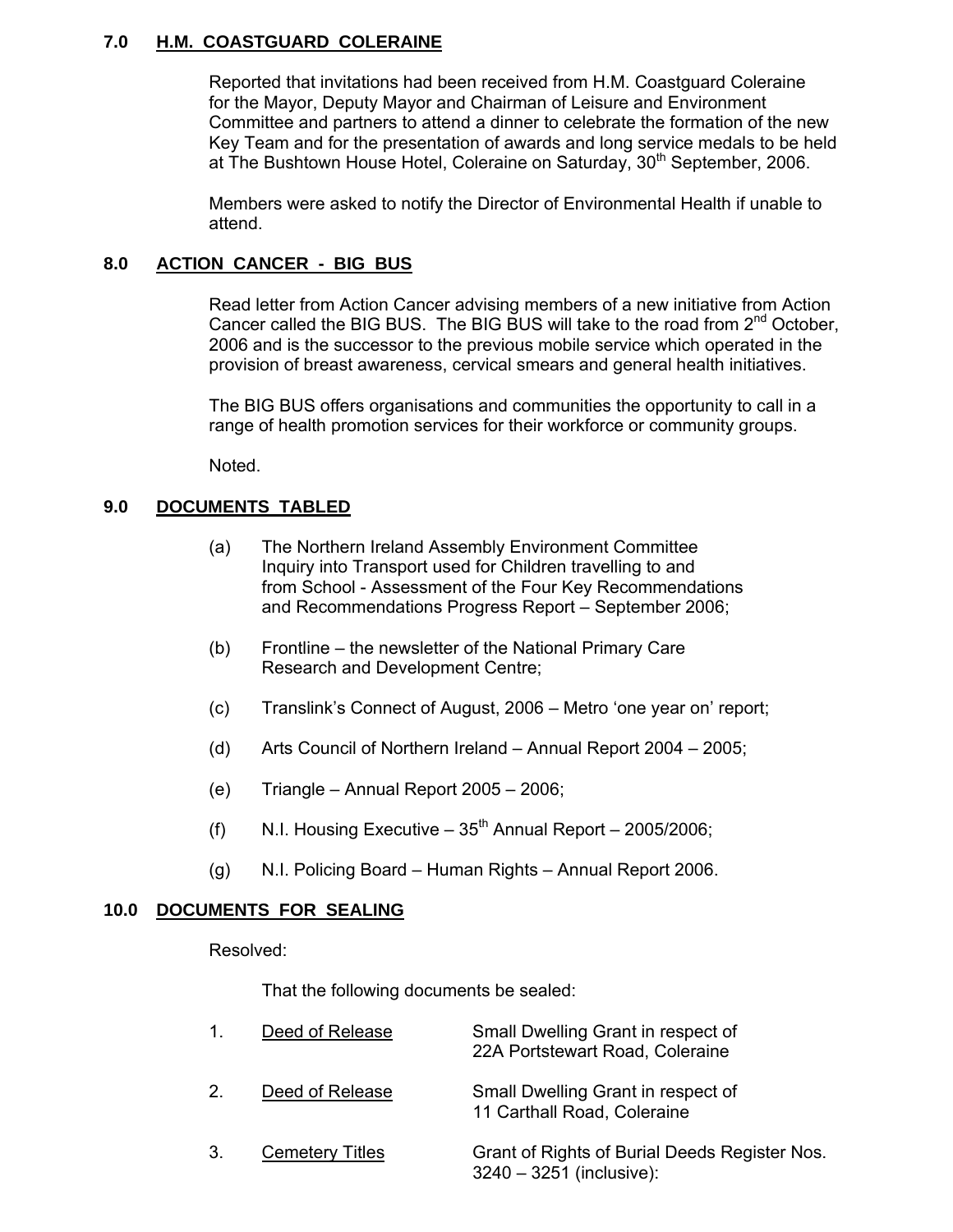| Agherton    | $\overline{1}$           |
|-------------|--------------------------|
| Ballywillan | 3                        |
| Coleraine   | 5                        |
| Kilrea      | $\overline{\phantom{0}}$ |
| Portstewart | 3                        |

 Advanced Deeds – Register Nos. 0150 – 0154 (inclusive):

| Agherton    |                       |
|-------------|-----------------------|
| Ballywillan | $\mathbf{2}^{\prime}$ |
| Coleraine   | 2                     |
| Portstewart | $\sim$ $\sim$         |

# **11.0 SIGNING OF DOCUMENTS**

 It was agreed that, in the absence of the Town Clerk and Chief Executive, the Deputy Chief Executive would sign the documents for sealing.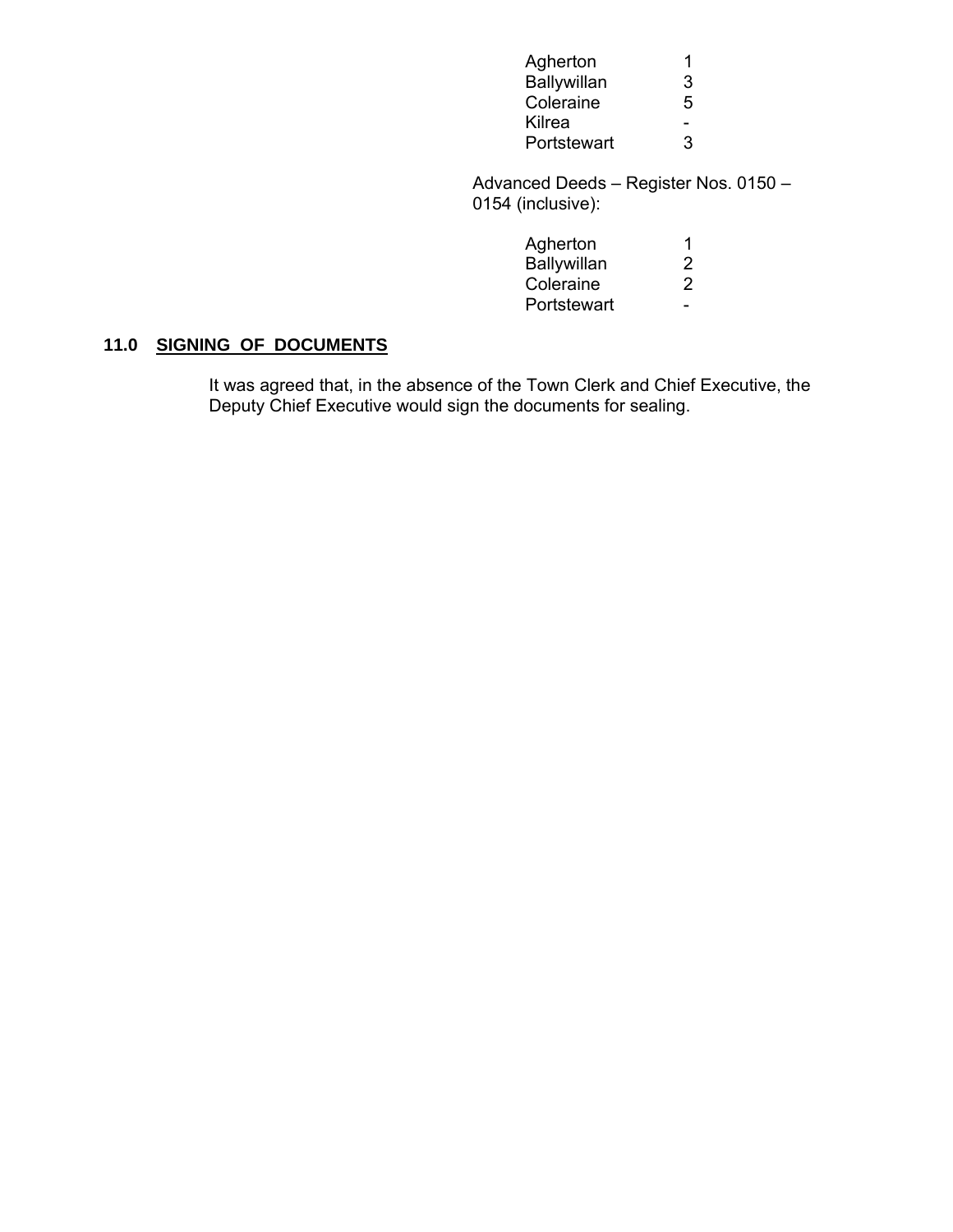# **LEISURE AND ENVIRONMENT COMMITTEE**

**3rd October, 2006.** 

**Present:** Councillor T. J. Deans, in the Chair

The Mayor, Councillor W. A. King

The Deputy Mayor, Councillor E. P. Fielding (Mrs.)

#### **Aldermen**

| E. T. Black (Mrs.)  | D. McClarty   |
|---------------------|---------------|
| W. T. Creelman      | W. J. McClure |
| M. T. Hickey (Mrs.) |               |

#### **Councillors**

| D. D. Barbour       | N. F. Hillis          |
|---------------------|-----------------------|
| J. M. Bradley       | E. A. Johnston (Mrs.) |
| O. M. Church (Mrs.) | <b>B.</b> Leonard     |
| A. S. Cole          | G. L. McLaughlin      |
| J. J. Dallat        | R. A. McPherson       |
| S. Gilkinson        | A. McQuillan          |
|                     | (Items $4.4 - 14.0$ ) |

# **Officers in**

**Attendance:** Director of Technical Services, Director of Environmental Health, Head of Administrative Services, Leisure Services Officers, Principal Building Control Officer (Items 5.0 – 14.0), Administrative Assistant.

**Apology:** Councillor C. S. Alexander (Ms.)

#### **1.0 WELCOME**

The Chairman welcomed everyone to the meeting. He extended a special welcome to Mr. Thyme Matita, an Environmental Health Officer from Zomba who is attached to Council on a three month Commonwealth Scholarship Scheme.

#### **2.0 THE DOGS (NORTHERN IRELAND) ORDER 1983 AS AMENDED – LEGAL PROCEEDINGS**

Mr. and Mrs. Berry did not attend the meeting to address Council, as they had requested. The Head of Administrative Services gave members a brief update on this matter.

#### **3.0 ENVIRONMENTAL HEALTH REPORT**

 The Report of the Director of Environmental Health was considered (previously supplied).

Matters arising:

3.1 Coleraine Borough Council – Consideration was given to information Health, Safety and Welfare on this policy statement, as contained in Policy Statement The report and it was recommended: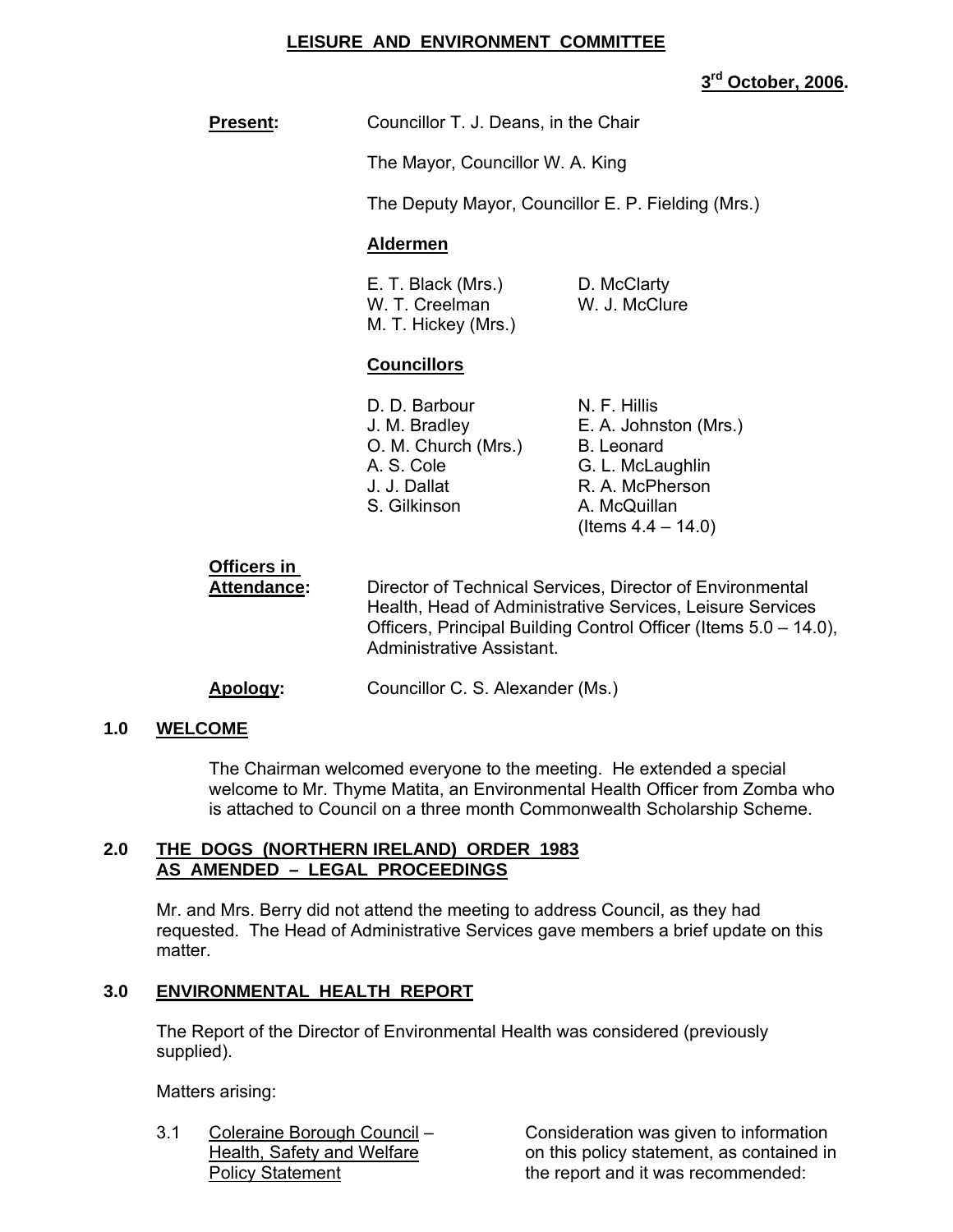That Council adopt the proposed Health, Safety and Welfare Policy Statement and endorse the implementation strategy of guidance and information being provided to line managers to facilitate the generic risk assessment process.

### 3.2 EEC Approvals

3.2.1 Authorisation of Removal of Specified Council is recommended to grant<br>Risk Material (SRM) in Butchers authorisation to the following butcl Encephalopathies Regulations animals aged 24-30 months of age: (Northern Ireland) 2006

authorisation to the following butcher in Shops – Update 2 order that they can remove specified risk<br>The Transmissible Spongiform material (bovine vertebral column) from material (bovine vertebral column) from

> Laurel Hill Spar, 36 Kyles Brae, Coleraine, BT51 3PY.

3.2.2 Implementation of European Premises producing products of animal Regulation 853/2004 – origin require District Council approval. Update 1 Council is recommended to approve the following establishment under this legislation:

> Europa Foods, Unit 18 Kilrea Enterprise Centre, Kilrea, Coleraine, BT51 5QU

- 3.3 The Smoking (N.I.) Order 2006 (Draft)
- 2007 **report.**

 3.3.1 Draft Smoke Free (General Consideration was given to information Provisions) Regulations (N.I.) on this draft order, as contained in the

> Members' questions were responded to by the Director of Environmental Health and comments were noted by the Director for incorporation into a response on the draft Regulations.

#### 3.4 Emergency Planning and Civil Contingency

 3.4.1 The Role of District Councils Committee noted information on this topic as contained in the report.

> The Director of Environmental Health reminded members of the training session to be held on Tuesday, 17th October, 2006 at 10.00 a.m. at the Maritime and Coastguard Agency premises at Gateside Road, Coleraine.

3.5 Proposed Wind Farm – Consideration was given to information Brockaghboy, Garvagh on this topic, as contained in the report.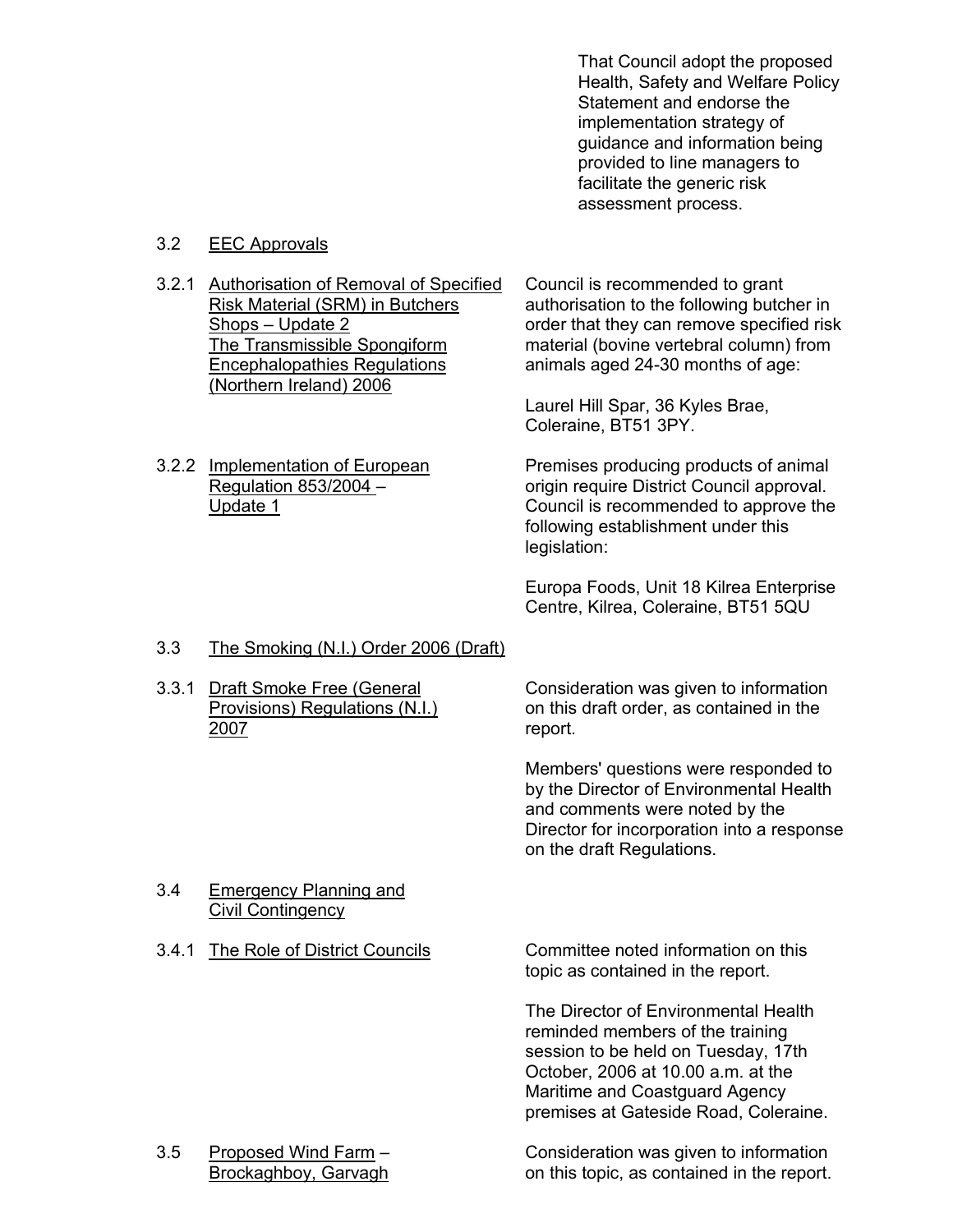Members' comments on consultation, cost benefit analysis, tourism and wildlife impact were noted by the Director of Environmental Health and would be forwarded for inclusion in the final Environmental Impact Assessment.

- 3.6 The Dogs (N.I.) Order 1983 as amended
- 

3.6.1 Licensing Initiatives Consideration was given to information on these initiatives, as contained in the report.

> Members' comments were noted by the Director of Environmental Health.

# **4.0 TECHNICAL SERVICES REPORT**

 The Report of the Director of Technical Services was considered (previously supplied).

Matters arising:

 4.1 Entertainments Licence - An application for the transfer of an Transfer Entertainments Licence to Ms. M. Turner, 16 Rushie Park, Drumsurn, Limavady had been received in respect of the undernoted premises:

> The Heckler's Bar, 81 Craigmore Road, Ringsend.

Council is recommended to agree.

4.2 Cinema Licence - An application for the grant of a Cinema The Movie House<br>
Jet Centre, Riverside Park, Ms. Wanda Donnan, c/o The Mo Ms. Wanda Donnan, c/o The Movie

Recommended:

 That a Cinema Licence be granted subject to compliance with Fire Authority recommendations and any other requirements requested by Council's Licensing Department.

Renewal of Licence **Renewal of Licence** recommendation from the Street Trading Sub-Committee, as detailed in the report, regarding an application from Mr. R. Carton, 14 Mountview Gardens, Coleraine for the renewal of a mobile street trading licence with a new location.

Coleraine **House**.

4.3 Street Trading Act (N.I.) 2001 - Consideration was given to a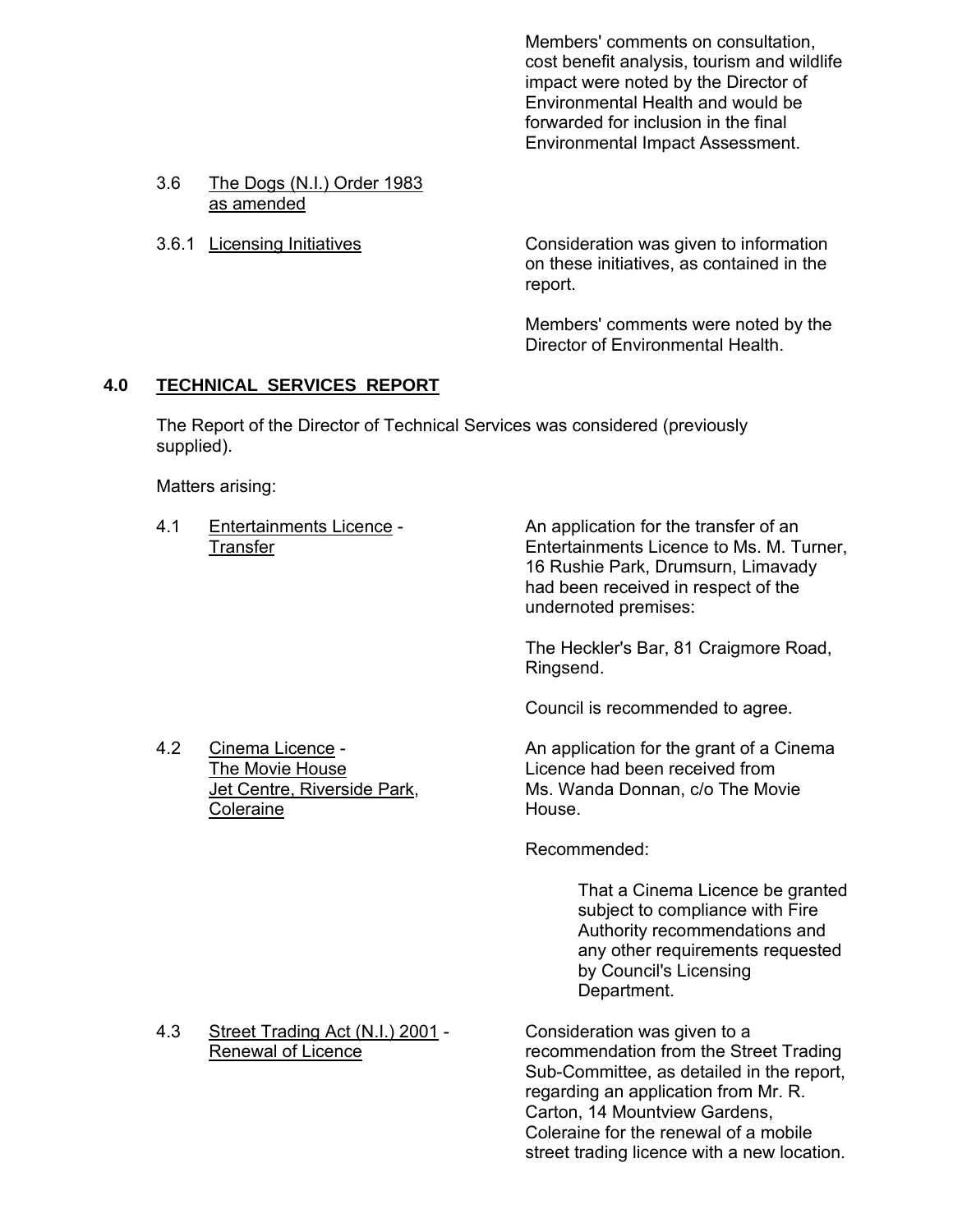#### Recommended:

That Council endorse the recommendation of the Street Trading Sub-Committee to renew Mr. Carton's licence but to prohibit trading on Riverview Avenue, Coleraine on a site adjacent to its junction with Ballycairn Road, Coleraine.

The applicant would be informed of this matter and he had the right to make representation in writing within 21 days regarding Council's decision.

# Licence Fees recommendation from the Street Trading Sub-Committee, as detailed in the report, regarding a review of all street trading licence fees.

Recommended:

 That Council agree with the recommendation of the Street Trading Sub-Committee to adopt the following new fees for the trading year 2007/2008:

| <b>Type of Licence</b>   | <b>Present Fee</b> | <b>New Fee</b> | % Increase |
|--------------------------|--------------------|----------------|------------|
| Stationary               | £370.00            | £400.00        | 8.1%       |
| Mobile                   | £305.00            | £325.00        | 6.6%       |
| Temporary                | £113.00            | £125.00        | 10.6%      |
| Extra Day                | £53.00             | £55.00         | 3.8%       |
| <b>Temporary Evening</b> | £93.00             | £100.00        | 7.5%       |
| <b>Extra Evening</b>     | £33.00             | £35.00         | 6.1%       |
| Variation                | £25.00             | £25.00         | 0.0%       |

 4.4 North West Region Waste Consideration was given to information MBT Procurement Briefing Paper report.

Management Group – on this briefing paper, as contained in the

 A discussion ensued and the Director of Technical Services answered members' questions.

Recommended:

1. That Council ask the City Solicitor, Derry City Council to examine the current structure of operations and advise on any appropriate adjustments to ensure efficiency, transparency and good governance;

# 4.3.1 Review of Street Trading Consideration was given to a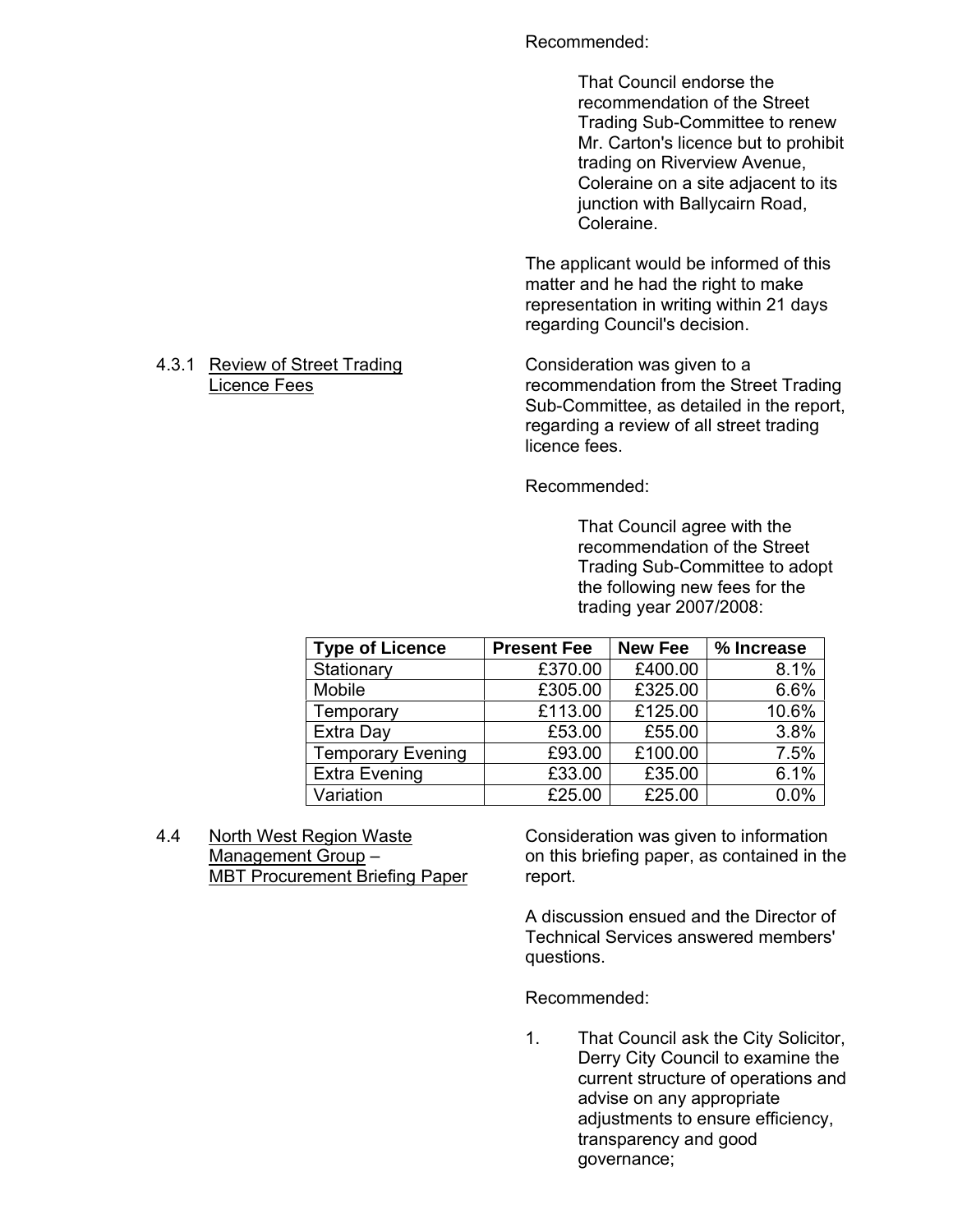2. That Council ask SIB (Strategic Investment Board) to peer review the work.

- 4.5 Building Control
- 

4.5.1 Approvals Members noted that approval had been granted for 89 applications.

# **5.0 LEISURE SERVICES REPORT**

The Report of the Director of Leisure Services was considered (previously supplied).

Matters arising:

| 5.1   | <b>Acquisition Policy -</b><br><b>Coleraine Regional Museum</b> | Consideration was given to information<br>on this acquisition policy, as contained in<br>the report and it was recommended:                                                                              |
|-------|-----------------------------------------------------------------|----------------------------------------------------------------------------------------------------------------------------------------------------------------------------------------------------------|
|       |                                                                 | That Council approve the policy<br>prior to submission to the Northern<br>Ireland Museums Council.                                                                                                       |
| 5.2   | <b>Council Playing Fields</b>                                   | Consideration was given to this topic,<br>as contained in the report.                                                                                                                                    |
|       |                                                                 | The Leisure Services Officer (Services)<br>confirmed that he would follow up<br>organised, systematic use of the pitches<br>where there was no authorisation.                                            |
|       |                                                                 | In response to questions he stated that<br>the Kilrea pitch would be opened in the<br>next two weeks and noted that the level<br>of fencing at the pitch was inadequate.                                 |
|       |                                                                 | The Leisure Services Officer (Services)<br>confirmed that work on the stand at<br>Rugby Avenue undertaken to address<br>structural deficiencies would remove<br>shelter and thus help address vandalism. |
| 5.3   | <b>Requests for Assistance</b>                                  |                                                                                                                                                                                                          |
| 5.3.1 | <b>Coleraine Twinning Association</b>                           | Council is recommended to approve a<br>grant of £6,250 to Coleraine Twinning<br>Association for the year 2006.                                                                                           |
|       |                                                                 | Alderman Mrs. Black reminded<br>Committee of the French<br>Evening to be held on Friday, 13 <sup>th</sup><br>October, 2006. Tickets would be<br>available from Leisure Services<br>Department.           |
|       | 5.3.2 N.I. Special Festival of Pool                             | Members expressed their indignation<br>over the main grant of £1,800 from                                                                                                                                |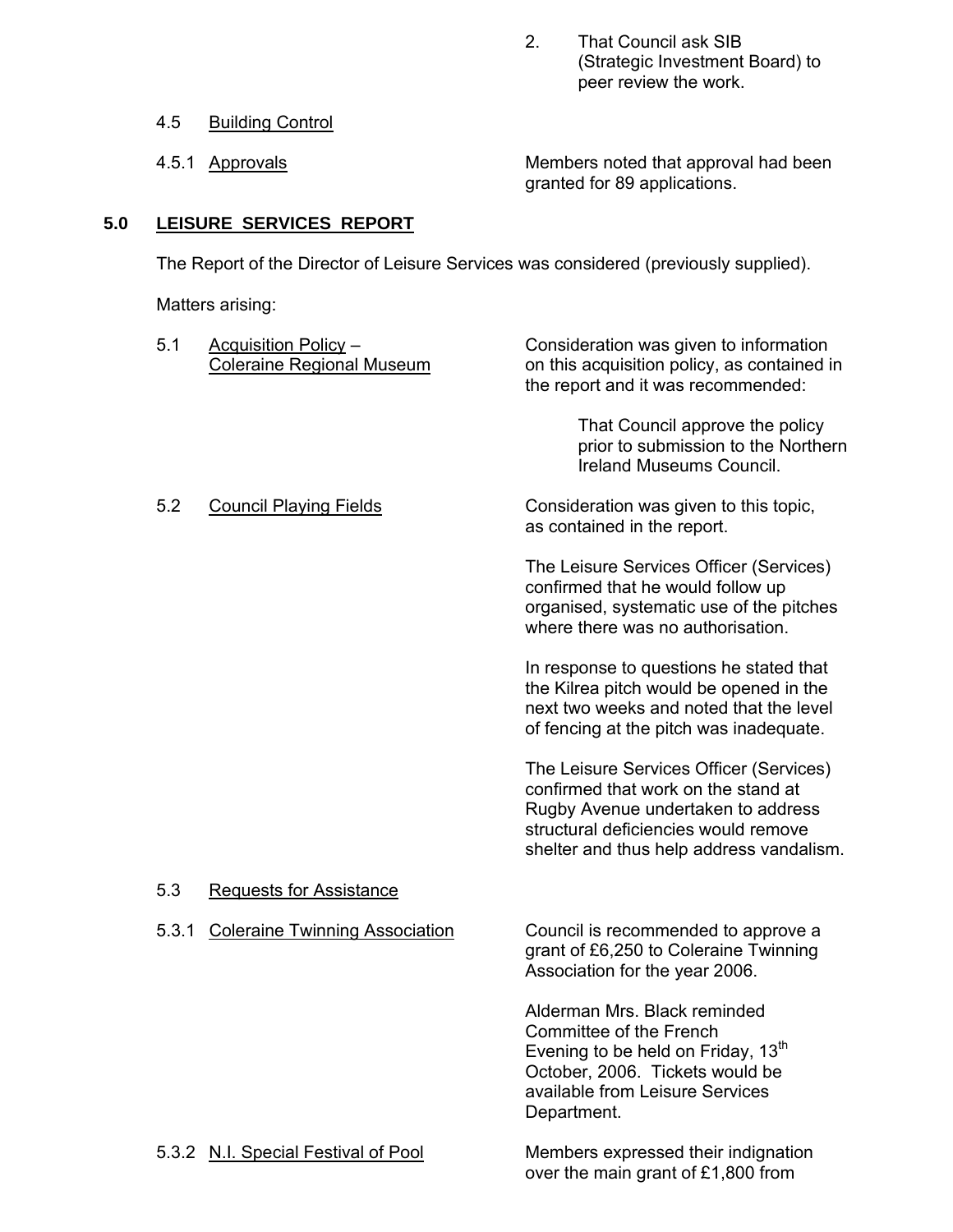Disability Sports N.I. not being made available for the N.I. Special Festival of Pool. This would leave a projected shortfall of some £2,000.

Recommended:

- 1. That Council approve a one-off grant of £2,000 for the year 2006.
- 2. That a letter of complaint be sent to Disability Sports N.I.
- 3. That they be invited to a future Council meeting.

5.3.3 Temporary Closure, Right Council is recommended to extend the of Way, Pathway at Council's temporary closure of this footpath for

West Bay Parkland, Portrush another three months. connecting Brookvale Terrace and West Strand Car Park

# **6.0 NOMINATION TO THE BOARD OF THE NORTHERN IRELAND MUSEUMS COUNCIL**

 On a request for nominations to this Board it was proposed by Councillor Mrs. Johnston and seconded by Alderman McClarty:

That Alderman Mrs. Black be nominated.

It was further proposed by Councillor Dallat and seconded by Councillor McLaughlin:

That Alderman Mrs. Hickey be nominated.

 On being put to a vote, Alderman Mrs. Black received 13 votes and Alderman Mrs. Hickey received 3 votes.

It was, therefore, recommended:

 That Alderman Mrs. Black be nominated to the Board of The Northern Ireland Museums Council.

#### **7.0 IMPLEMENTATION OF PAY AND GRADING REVIEW – ARRANGEMENTS FOR MEETING WITH STAFF/REPRESENTATIVES**

The meeting for members to take the views of staff regarding the Implementation of the Pay and Grading Review had been arranged for Tuesday  $10<sup>th</sup>$  October at 6.30 p.m. in the Bannview Committee Room.

The Head of Administrative Services had prepared a summary of extracts from previous Committee and Council meetings, which was circulated to members.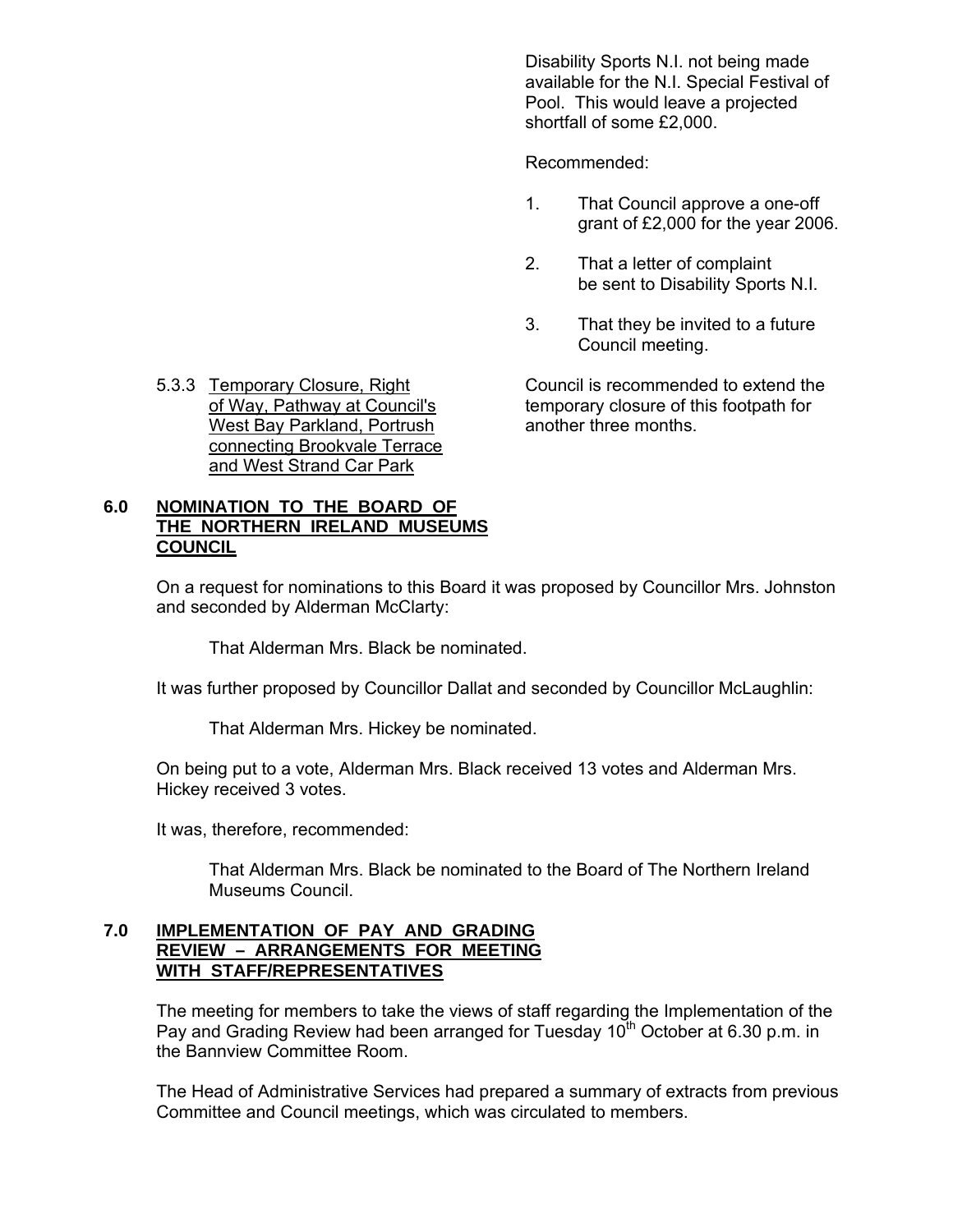# **8.0 NOTHERN IRELAND MILK CUP INTERNATIONAL YOUTH FOOTBALL TOURNAMENT**

Read letter of thanks to Council for their support of this year's tournament, in particular to Mr. Alex Carmichael.

The Chairman thanked and congratulated Leisure Services for their work with the tournament.

#### **9.0 WATER SERVICE - PROJECT ALPHA – BALLINREES TO LIMAVADY WATERMAIN BALLINREES TO BALLYMONEY WATERMAIN**

Read letter from Water Service informing Council of the new watermains to be laid from Ballinrees to Limavady and also from Ballinrees to Ballymoney.

Noted.

# **10.0 DOCUMENT TABLED**

(1) Guide Dogs – Shared Surface Street Design Research Project – The Issues: Report of Focus Groups.

### **11.0 SWIMMING LESSONS AT COLERAINE LEISURE CENTRE**

 Reference was made to the lack of places available to children for swimming lessons at the Leisure Centre. The Leisure Services Officer (Facilities) noted the situation and explained that getting qualified staff was problematic at times.

#### **12.0 FIREWORKS**

Members voiced their concerns about the misuse of fireworks. This issue was noted and would be put on the agenda for the next DPP meeting.

#### **13.0 WEST BANN COMMUNITY HALL**

 The Leisure Services Officer (Services) would consult with the Head of Development Services who will provide the Policy and Development Committee with an update on the programme for the West Bann Community Hall.

#### **14.0 SITE MEETING AT THE HERMIT'S COTTAGE, 93 BALLYREAGH ROAD, PORTRUSH – MONDAY 9th OCTOBER, 2006**

It was agreed to reschedule the site meeting to 4.00 p.m.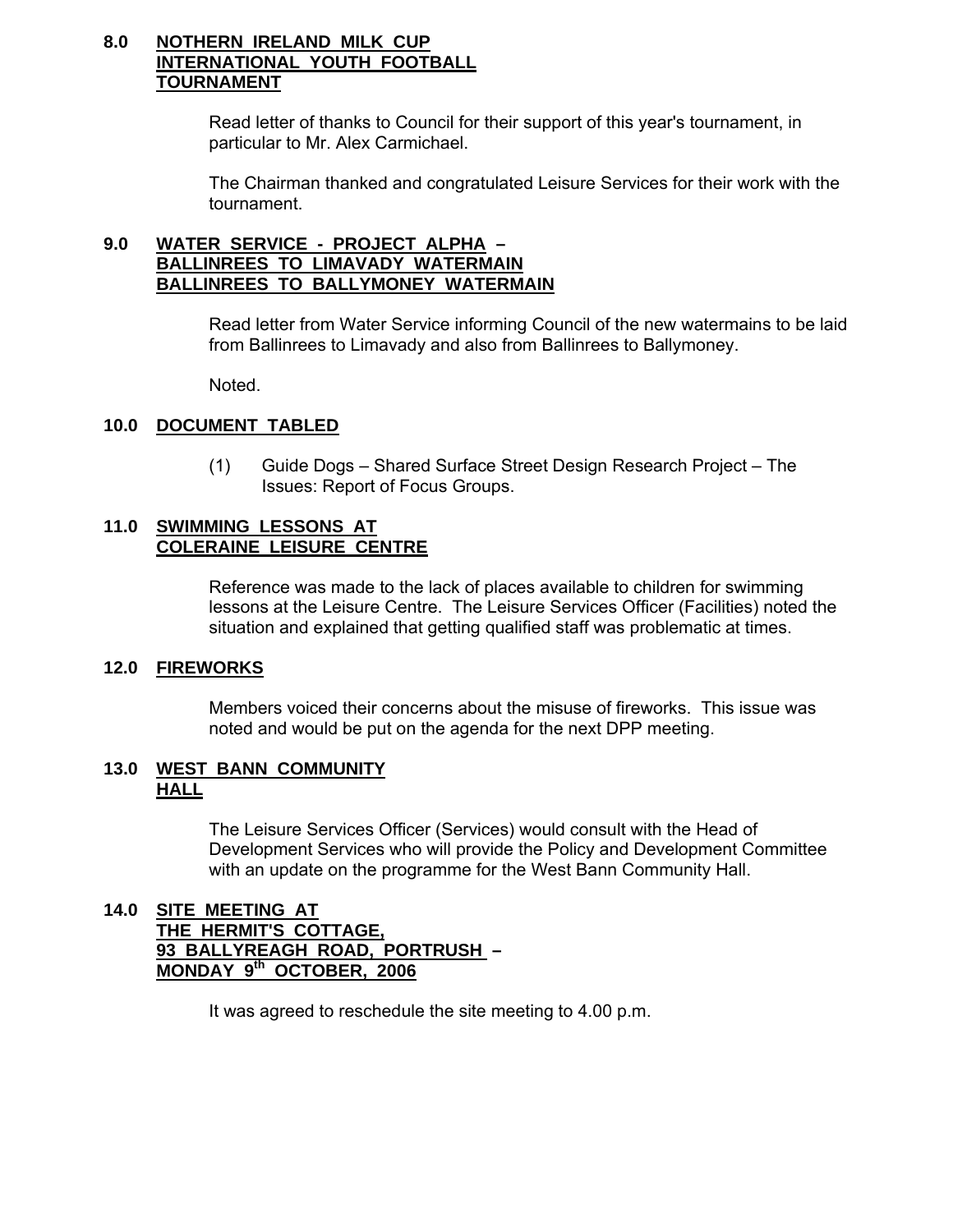#### **PLANNING COMMITTEE**

# **10th October, 2006.**

| <b>Present:</b> | Councillor G. L. McLaughlin, in the Chair |
|-----------------|-------------------------------------------|
|                 | The Mayor, Councillor W. A. King          |

The Deputy Mayor, Councillor E. P. Fielding (Mrs.)

#### **Aldermen**

| E. T. Black (Mrs.)    | M. T. Hickey (Mrs.) |
|-----------------------|---------------------|
| (Items $4.6 - 13.0$ ) | D. McClarty         |
| W. T. Creelman        | W. J. McClure       |

#### **Councillors**

| C. S. Alexander (Ms.) | J. J. Dallat      |
|-----------------------|-------------------|
| D. D. Barbour         | T. J. Deans       |
| J. M. Bradley         | S. Gilkinson      |
| (Items $4.6 - 13.0$ ) | N. F. Hillis      |
| O. M. Church (Mrs.)   | <b>B.</b> Leonard |
| A. S. Cole            | A. McQuillan      |

| Also in     |                                             |
|-------------|---------------------------------------------|
| Attendance: | Representatives from the Planning Service – |
|             | Mr. P. Duffy and Mr. M. Wilson              |

# **Officers in Attendance:** Town Clerk and Chief Executive, Administrative Officer and Administrative Assistant

**Apologies:** Councillors Mrs. Johnston and McPherson

# **1.0 OFFICE MEETINGS - 6TH OCTOBER, 2006**

 The Chairman referred to the non attendance of representatives at a number of the office meetings held on  $6<sup>th</sup>$  October, 2006.

#### **2.0 WELCOME**

 The Chairman welcomed Mr. Michael Wilson from the Planning Service who was attending his first Planning Committee Meeting.

#### **3.0 SYMPATHY**

| 3.1 | Accident – Pumping Station<br>Portrush | It was agreed that a letter of sympathy be<br>sent to the family of Mr. Sean Johnston,<br>Toberdoney Road, Dervock, who had been<br>killed in a tragic accident at the construction site<br>of a new pumping station in Portrush. |
|-----|----------------------------------------|-----------------------------------------------------------------------------------------------------------------------------------------------------------------------------------------------------------------------------------|
|     |                                        |                                                                                                                                                                                                                                   |

3.2 Road Traffic Accident - It was agreed that letters of sympathy be Ballybogey Road, Portrush sent to the families of the three people killed in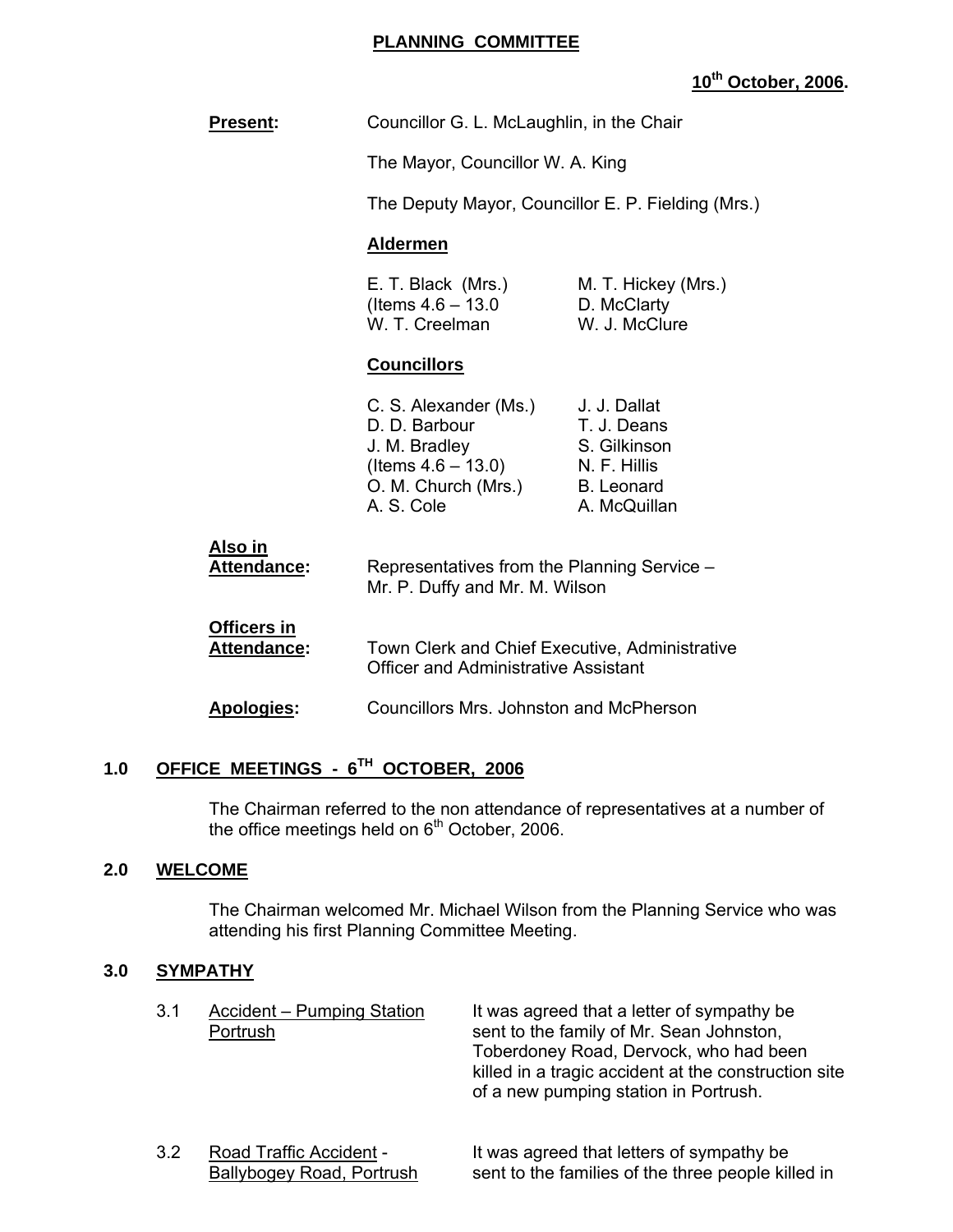the road traffic accident on the Ballybogey Road, Portrush.

# **4.0 PLANNING APPLICATIONS**

A list of sixty-five applications was considered (previously supplied).

#### **Applications Deferred from Previous Meeting**

- 4.1 Application No. D1 C/2004/0512/F Change of use from offices and workshop to off-licence, public bar and restaurant at 76 and 78 Main Street, Garvagh for Mr. E. Mullan
- 4.2 Application No. D2 C/2005/0516/F Replacement of existing dwelling with 8 no. apartments at 13 The Crescent, Portstewart for Mr. Walker
- 4.3 Application No. D3 C/2005/0589/O Site for two storey dwelling and garage to replace former workers' cottages 240m north of 43 Greenhill Road, Coleraine for Mrs. Morrison

Application No. D4 C/2005/0590/O Site for two storey house and garage 240m north of 43 Greenhill Road, Coleraine for Mrs. Morrison

4.4 Application No. D5 C/2005/0611/O Site for dwelling and garage at Site 25m north west of 5 Lismoyle Road, Kilrea for Messrs. **McEldowney** 

The opinion of the Planning Service was to approve.

It was agreed that the application be approved.

The opinion of the Planning Service was to approve.

It was agreed that the application be approved.

The opinion of the Planning Service was to refuse both applications.

It was agreed that both applications be refused.

The opinion of the Planning Service was to refuse.

It was proposed by Councillor Dallat, seconded by Alderman Mrs. Hickey and agreed:

> That the application be approved.

The opinion of the Planning Service was to refuse.

It was agreed that the application be refused.

The opinion of the Planning Service was to approve.

- 4.5 Application No. D6 C/2005/1141/F Proposed dwelling adjacent to 5 York Avenue, Portstewart for J. J. MacMahon (Building Contractor) Ltd.
- 4.6 Application No. D7 C/2005/1191/F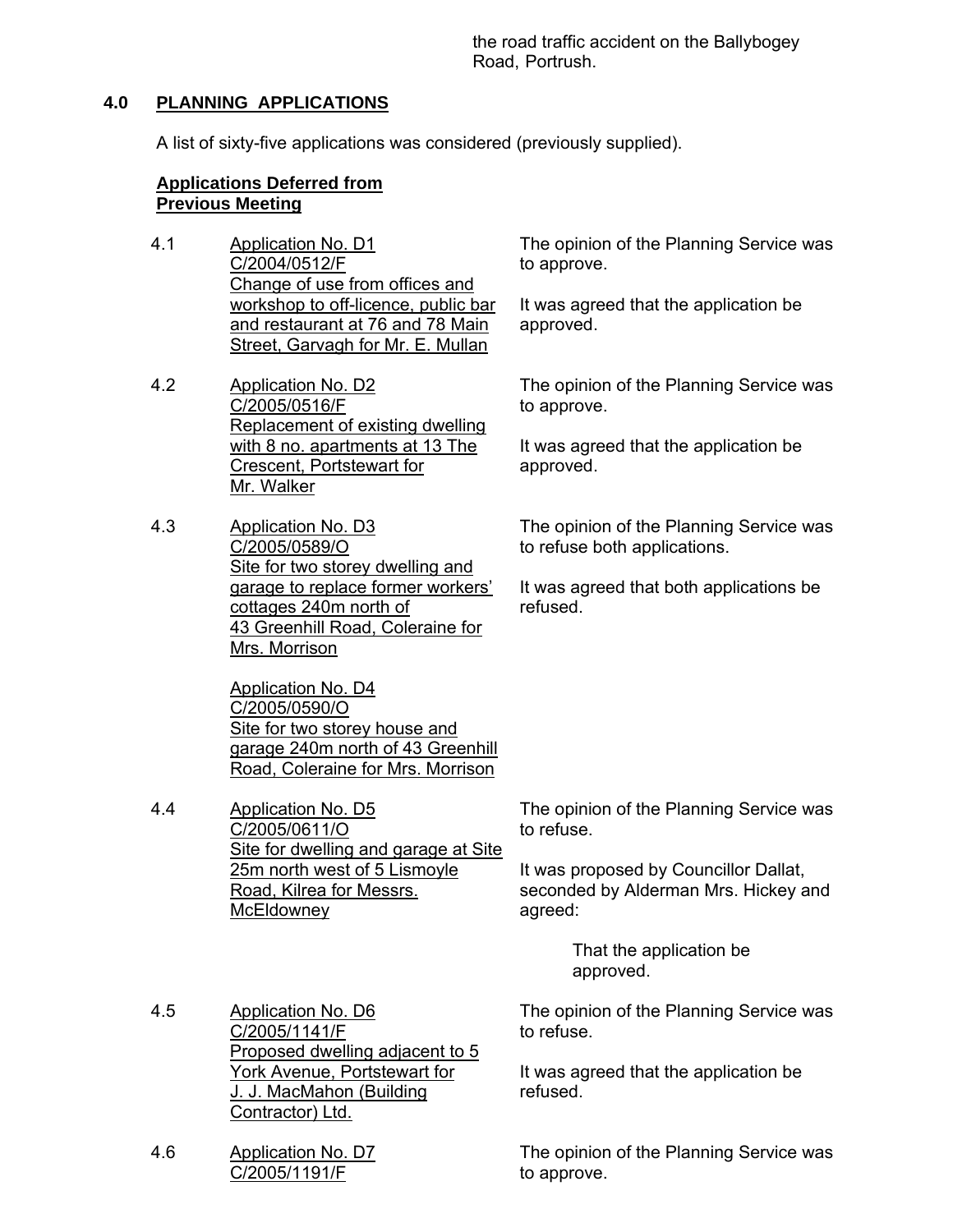7 no. apartments with incurtiledge parking at 7, 9 and 11 Main Street, Castlerock for F. D. Developments

- 4.7 Application No. D8 C/2005/1216/O Proposed site for dwelling at garage and garden of 6 Carthall Park, Coleraine for Mr. and Mrs. J. Hunter
- 4.8 Application No. D9 C/2005/1259/O Proposed site for dwelling 160m south-east of 39 Brone Road, Garvagh for M & A Developments
- 4.9 Application No. D10 C/2006/0293/F Demolition and removal of existing semi-detached dwelling and construction of 1 no. detached dwelling at No. 27 Ballyhome Road, Coleraine for Mr. A. Butler
- 4.10 Application No. 11 C/2006/0319/O Proposed dwelling and garage to the rear of 5 Killykergan Road, Garvagh for Mr. S. Turtle

It was agreed that the application be approved.

The opinion of the Planning Service was to refuse.

It was agreed that the application be refused.

The opinion of the Planning Service was to approve.

It was agreed that the application be approved.

The opinion of the Planning Service was to approve.

It was agreed that the application be approved.

The opinion of the Planning Service was to refuse.

It was proposed by Councillor McQuillan, seconded by Councillor Bradley and agreed:

> That the application be approved.

Site for dwelling and garage 125m The opinion of the Planning Service was to approve.

> It was agreed that the application be approved.

The opinion of the Planning Service was to approve.

It was agreed that the application be approved.

- 4.13 Application No. 14 C/2006/0330/O Dwelling and garage 120m northeast of 10 Magheramore Road, Garvagh for Mr. J. Linton
- 4.14 Application No. 15 C/2006/0337/O

4.11 Application No. 12

4.12 Application No. 13

Church

C/2006/0321/O

C/2006/0323/O

north-east of 72 Moneydig Road, Garvagh for Mr. K. Morpus

Proposed site for dwelling west of 106 Kinnyglass Road, Macosquin

for Ringsend Presebyterian

The opinion of the Planning Service was to approve.

It was agreed that the application be approved.

The opinion of the Planning Service was to refuse.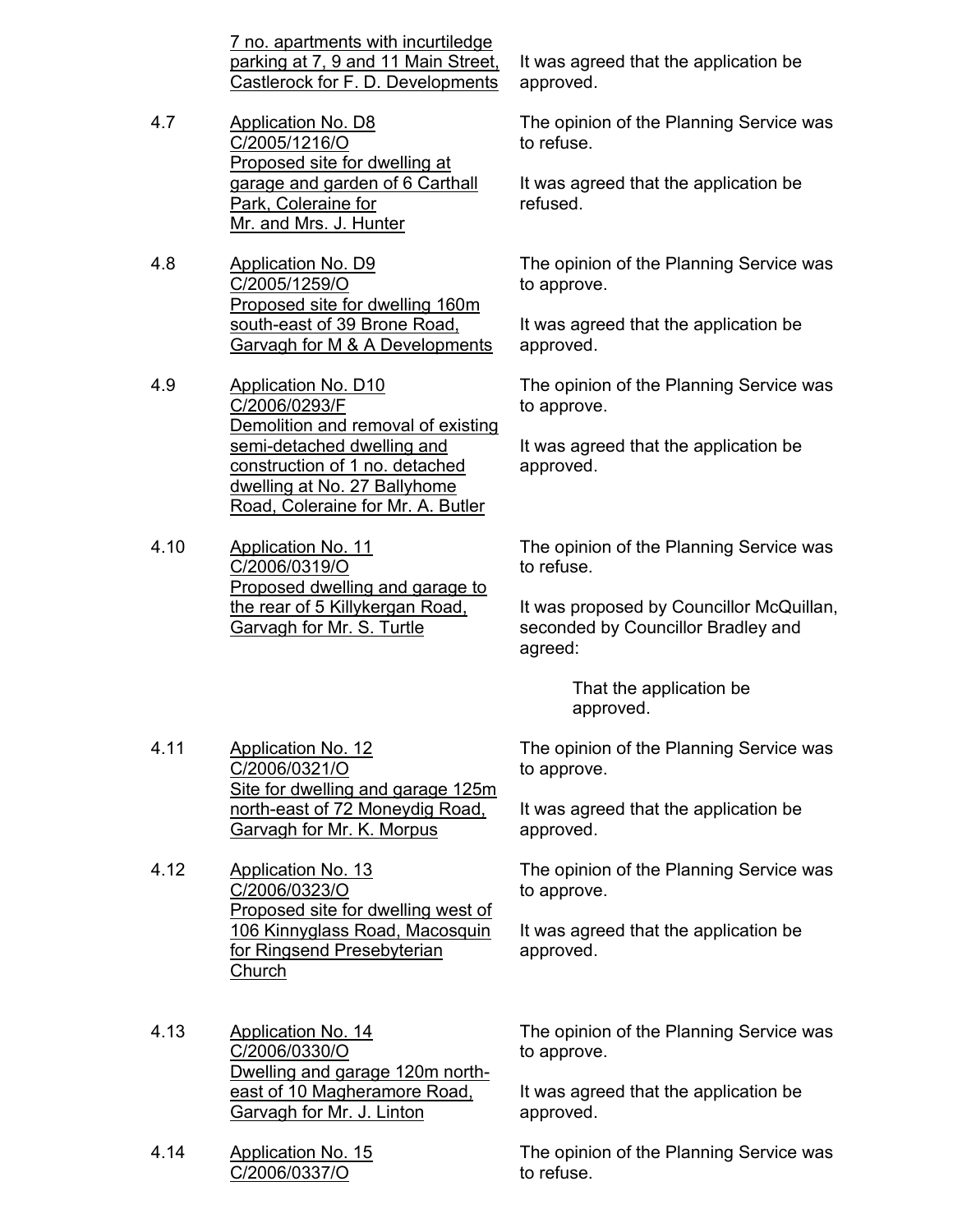Proposed site for replacement dwelling at 54 Killeague Road, Macosquin, Coleraine for Mr. Watson

# **NEW APPLICATIONS**

4.16 Application No. 5

Ltd.

4.15 Application No. 2 C/2004/0437/F Proposed retention of existing caravan park, upgrading caravan park and alterations to existing outbuildings to provide toilet/shower block at 60 Ballyreagh Road, Portrush for C. Irwin

It was agreed that the application be held for two weeks to facilitate withdrawal. If the application was not withdrawn it would be refused.

The opinion of the Planning Service was to refuse.

It was proposed by Councillor Hillis, seconded by Councillor Ms. Alexander and agreed:

> That the application be deferred for one month to facilitate an office meeting on the grounds that all material planning considerations had not been assessed.

The opinion of the Planning Service was to approve.

It was proposed by Councillor Ms. Alexander, seconded by Alderman Mrs. Hickey and agreed:

> That the application be deferred for one month to facilitate an office meeting on the grounds that all material planning considerations had not been assessed.

The opinion of the Planning Service was to refuse.

It was proposed by Councillor Ms. Alexander, seconded by Alderman McClarty and agreed:

> That the application be deferred for one month to facilitate an office meeting on the grounds that all material planning considerations had not been assessed.

4.18 Application No. 10 C/2006/0023/F Proposed extension and alterations to existing mid-terrace The opinion of the Planning Service was to refuse both applications.

C/2005/0909/F Demolition of existing two storey dwelling, with proposed development of 6 no. two and a half storey houses accessed from the Old Coleraine Road, at No. 2 Old Coleraine Road, Portstewart

4.17 Application No. 9

C/2005/1445/F Retirement bungalow in grounds of existing guest house adjacent to 24 Dhu Varren, Portrush for Mr. and Mrs. R. Snodden

for O'Kane & Devine Construction

It was proposed by Councillor Dallat,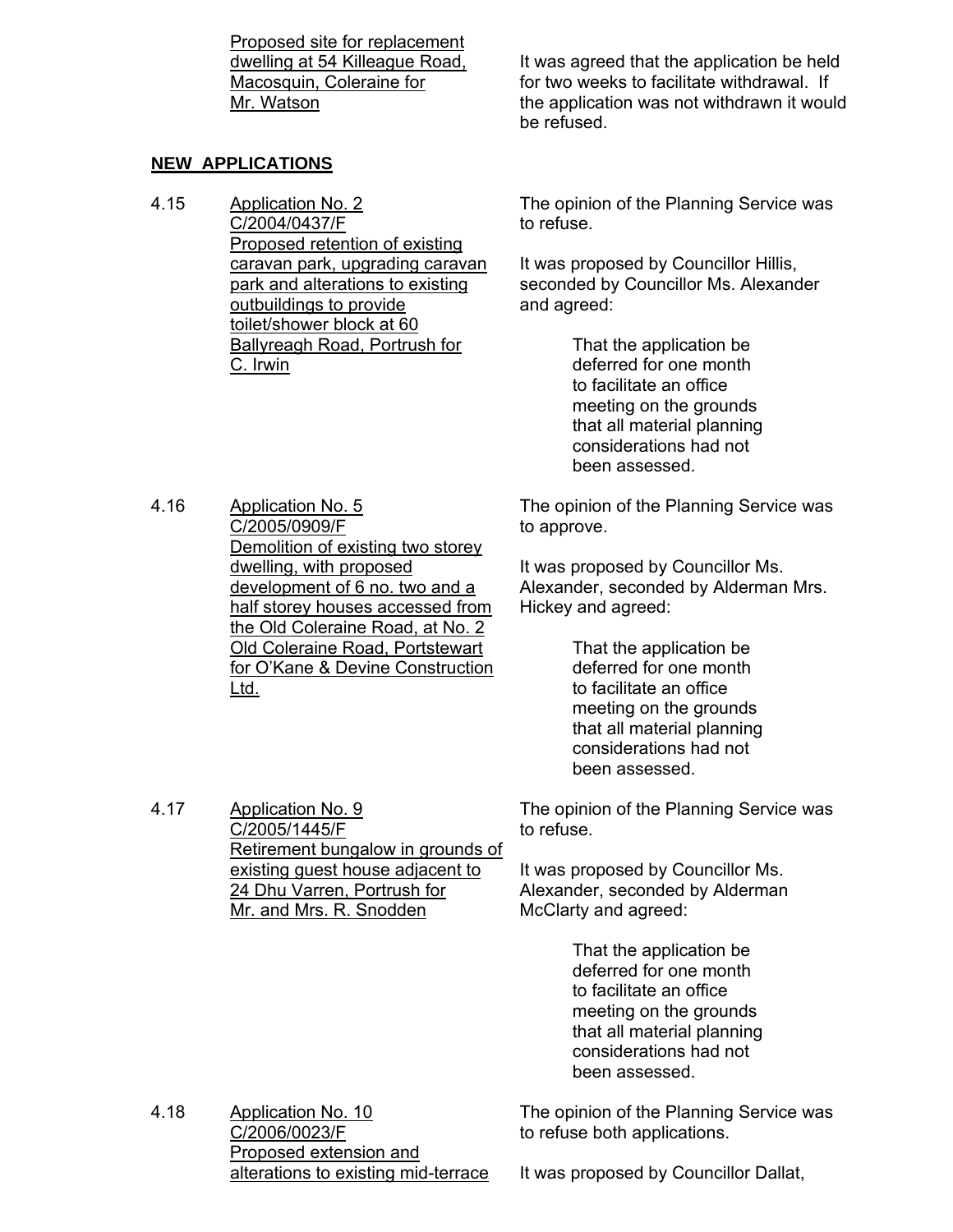dwelling at No. 2 Cliff Terrace, (Tunnel Brae), Castlerock for Mr. McCleery

Application No. 17 C/2006/0232/LB Proposed extension and alterations to existing mid-terrace dwelling at No. 2 Cliff Terrace, (Tunnel Brae), Castlerock for Mr. McCleery

4.19 Application No. 19 C/2006/0286/F Domestic store for storage and maintenance of rally cars (hobby use) at Site 40m north-east of 30 Rockhill, Shinny Road, Macosquin for Mr. and Mrs. S. Nevin

seconded by Alderman McClarty and agreed:

> That the applications be deferred for one month to facilitate an office meeting on the grounds that all material planning considerations had not been assessed.

The opinion of the Planning Service was to refuse.

It was proposed by Councillor Ms. Alexander, seconded by the Mayor and agreed:

> That the application be deferred for one month to facilitate an office meeting on the grounds that all material planning considerations had not been assessed.

The opinion of the Planning Service was to refuse.

It was proposed by Councillor McQuillan, seconded by Councillor Dallat and agreed:

> That the application be deferred for one month to facilitate an office meeting on the grounds that all material planning considerations had not been assessed.

The opinion of the Planning Service was to refuse.

> It was proposed by Councillor Deans, seconded by the Deputy Mayor and agreed:

> > That the application be deferred for one month to facilitate an office meeting on the grounds that all material planning considerations had not been assessed.

4.20 Application No. 27 C/2006/0407/RM New dwelling and garage 350m north-west of 10 Bratwell Road, Articlave for Mr. S. Butcher

4.21 Application No. 31 C/2006/0458/F Erection of single storey dwelling adjacent to No. 12 Corbally Road, Portrush for Mr. D. Sinnamon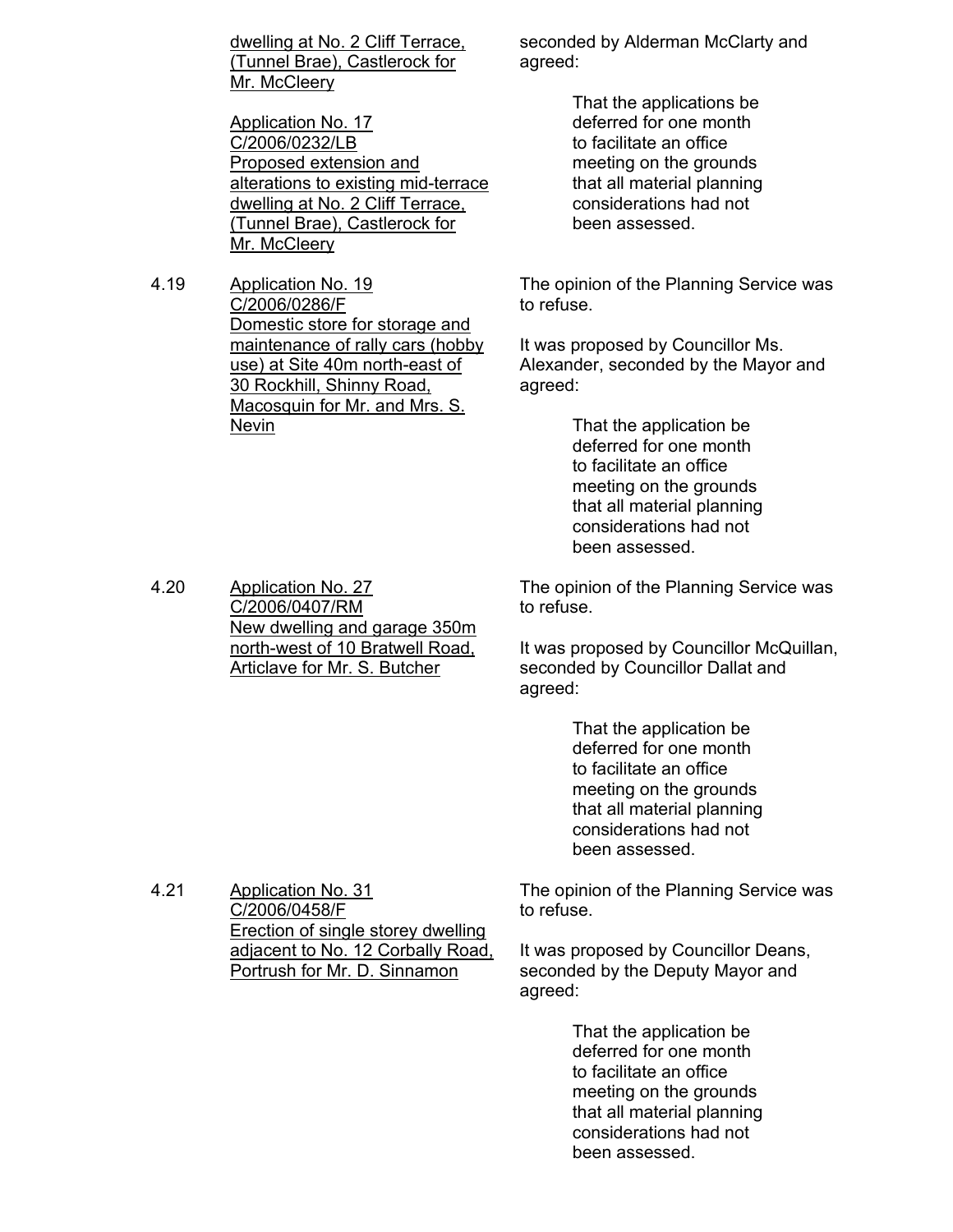4.22 Application No. 49 C/2006/0577/F Erection of bus shelter on public footpath at Main Street, o/s Garvagh Presbyterian Church, Garvagh for Clear Channel N.I. Ltd.

The opinion of the Planning Service was to approve.

It was proposed by Councillor McQuillan, seconded by Councillor Deans and agreed:

> That the application be deferred for one month to facilitate an office meeting on the grounds that all material planning considerations had not been assessed.

# **5.0 GENERAL PLANNING ISSUES**

5.1 Mobile Catering Van – Articlave Update An enforcement case had been opened in 2002 following a breach of planning control. Several warning letters had been forwarded and enforcement notices were at present being prepared. Following discussion it was proposed by Councillor Leonard, seconded by Alderman McClarty and agreed: That the Director of Environmental Health update members on the matter. It was further agreed that the Director of Technical Services advise members on street trading legislation relating to mobile vehicles. 5.2 Development in Castlerock – Update regarding access Reported that an office meeting had been held and the matter was currently being reassessed. 5.3 Kiddieland, Portrush An update would be provided for the November Meeting of Committee. 5.4 Illegal Signs – Main Street, Garvagh Reference was made to illegal signs in Main Street, Garvagh. The matter would be investigated. 5.5 Office Meetings Requested An update was requested on office meetings which had been sought for Application Nos. C/2005/1169 and C/2005/1170.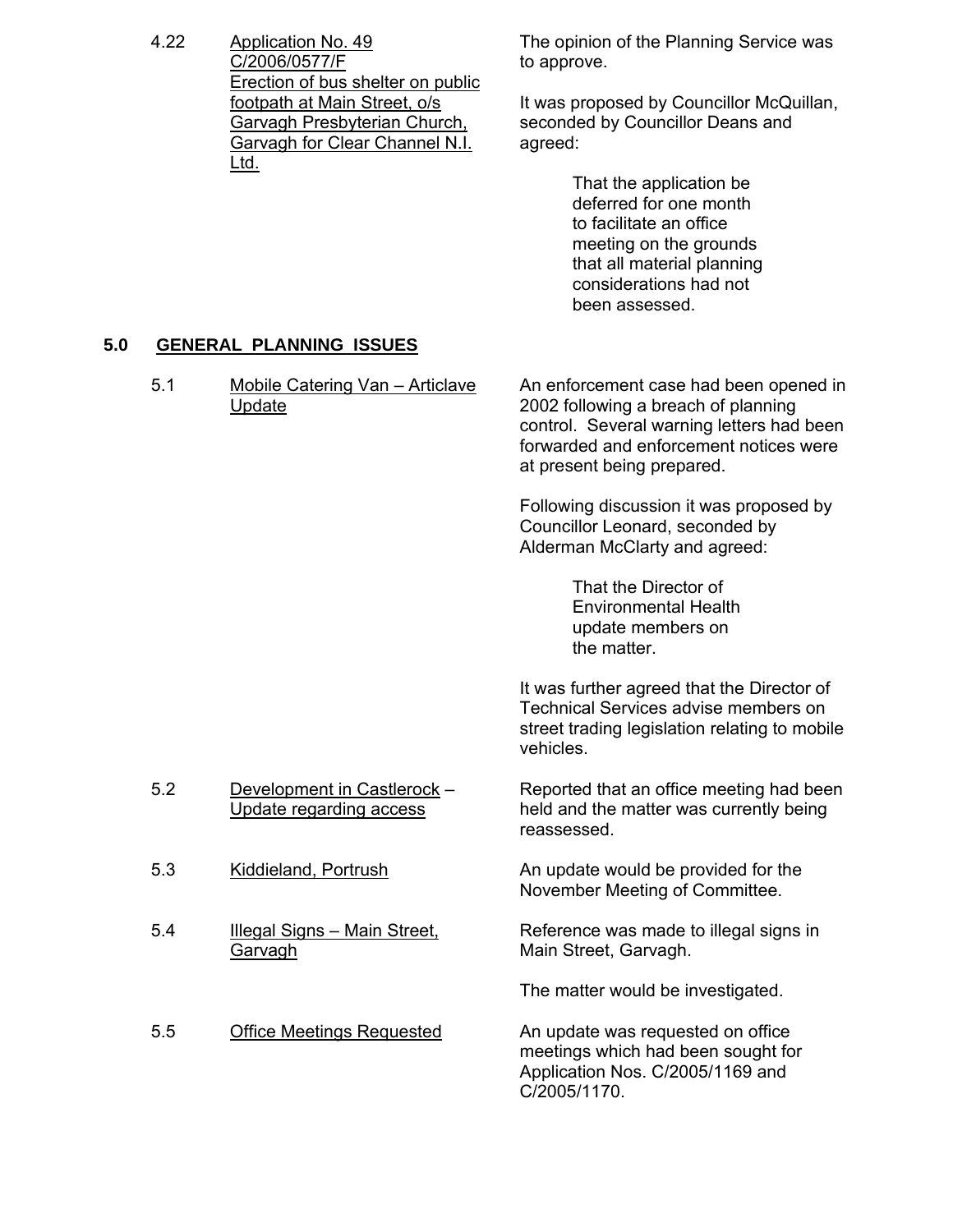#### **6.0 OFFICE MEETINGS**

It was noted that the office meetings would be held on Friday,  $3<sup>rd</sup>$  November, 2006.

#### **7.0 MANAGEMENT BOARD REFERRALS - REVISION OF DRAFT GUIDANCE**

 Consideration was given to comments from BDP Planning in respect of the above draft guidance prepared by the Department of the Environment (previously supplied).

It was proposed by Councillor Dallat, seconded by Councillor Ms. Alexander and agreed:

That these comments form the basis of Council's response.

 It was further agreed that NILGA be requested to support Council's request for a revision of the draft guidance.

#### **8.0 JUDICIAL REVIEW - PPS 14**

 The Town Clerk and Chief Executive reported that a review of the case was scheduled for  $13<sup>th</sup>$  November, 2006 in the High Court after which a date would be set for the hearing.

It was noted that an update on costs would be provided within the next month.

#### **9.0 REQUEST FOR SECOND DEFERRAL APPLICATION NO. C/2004/1169/F - 52 BALLYAGAN ROAD, GARVAGH**

 Read letter from the Divisional Planning Manager advising members that the case had been reviewed but a second deferral would not be granted and the decision would now be issued.

#### **10.0 REQUEST FOR SECOND DEFERRAL APPLICATION NO. C/2005/0843/O - 58, 60 AND 62 PORTSTEWART ROAD, COLERAINE**

 Read letter from the Divisional Planning Manager advising members that the Department's consultation procedures had been followed and a second deferral would not be granted. The decision would now be issued.

 The Divisional Planning Manager referred to Council's query regarding the Senior Planning Officer's discretion to agree second deferrals. It was noted that the guidance issued did not include any reference to second deferrals; that the objectives of the revised procedures were to reduce delay in processing applications and ensure that applications were deferred only once; and that accordingly, the question of any discretion to be exercised by the Senior Planning Officer did not arise.

 Consideration of a proposal by Councillor Ms. Alexander and seconded by Councillor Hillis, to refer this matter to the Ombudsman, was deferred pending clarification of the second deferral and Management Board referral procedure with the Divisional Planning Manager at the Planning Working Group's meeting to be held on 26<sup>th</sup> October, 2006.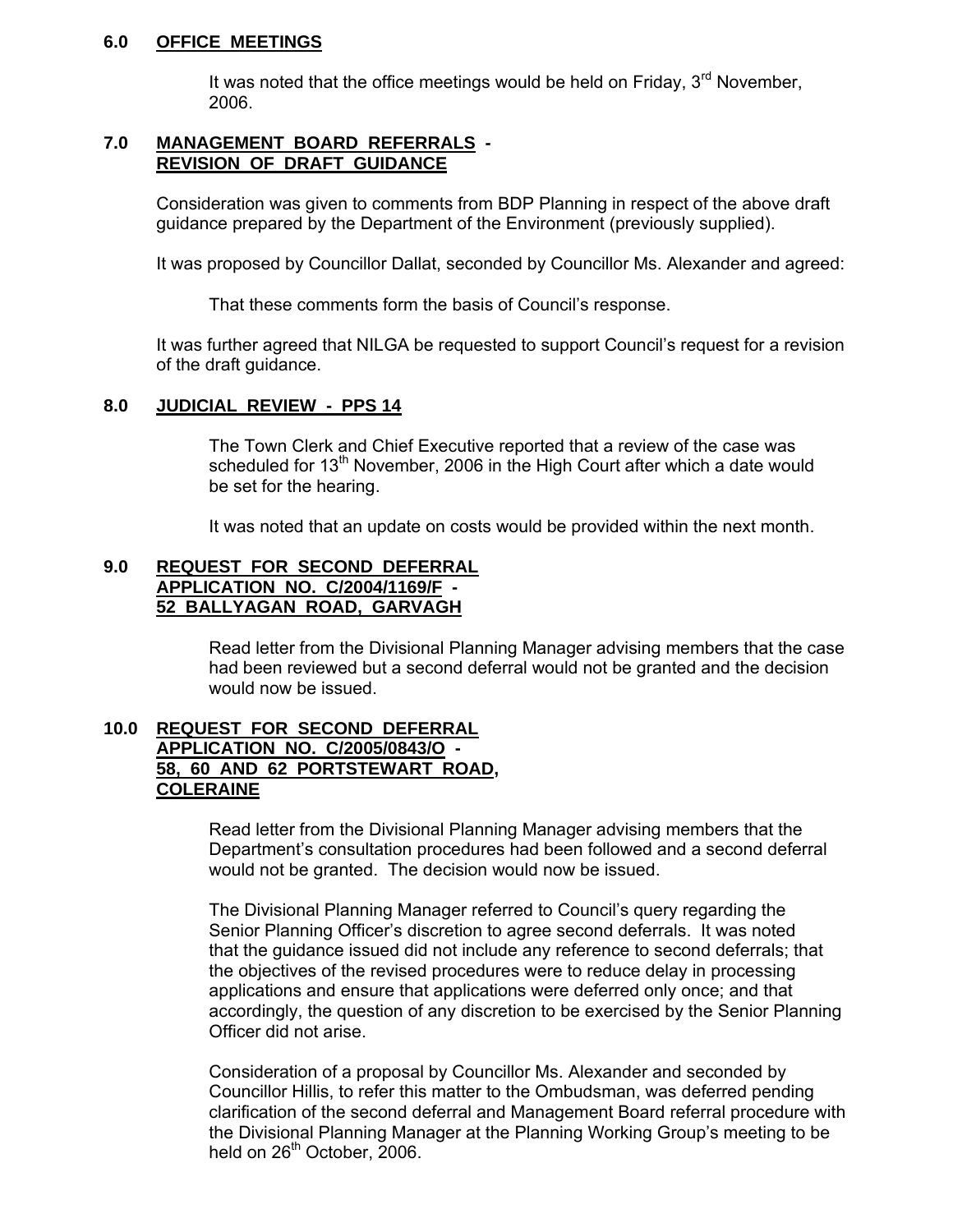### **11.0 DOCUMENT TABLED**

• The Planning and Water Appeals Commissions – Chief Commissioner's Annual Report – April 2005 – March 2006

#### **12.0 MARINE AND COASTGUARD AGENCY - SILVER CONTROL ROOM**

 The Town Clerk and Chief Executive reminded members of the Emergency Planning Training to be held on Tuesday,  $17<sup>th</sup>$  October, 2006 from 10.00 a.m. -12.30 p.m. at the Silver Command Room, Gateside Business Park, Coleraine.

### **13.0 COUNCILLOR R. D. STEWART - RESIGNATION**

 The Town Clerk and Chief Executive advised members that a letter of resignation had been received from Councillor R. D. Stewart with effect from 10<sup>th</sup> October, 2006.

 A report would be presented to members at a later date with regard to filling the vacancy.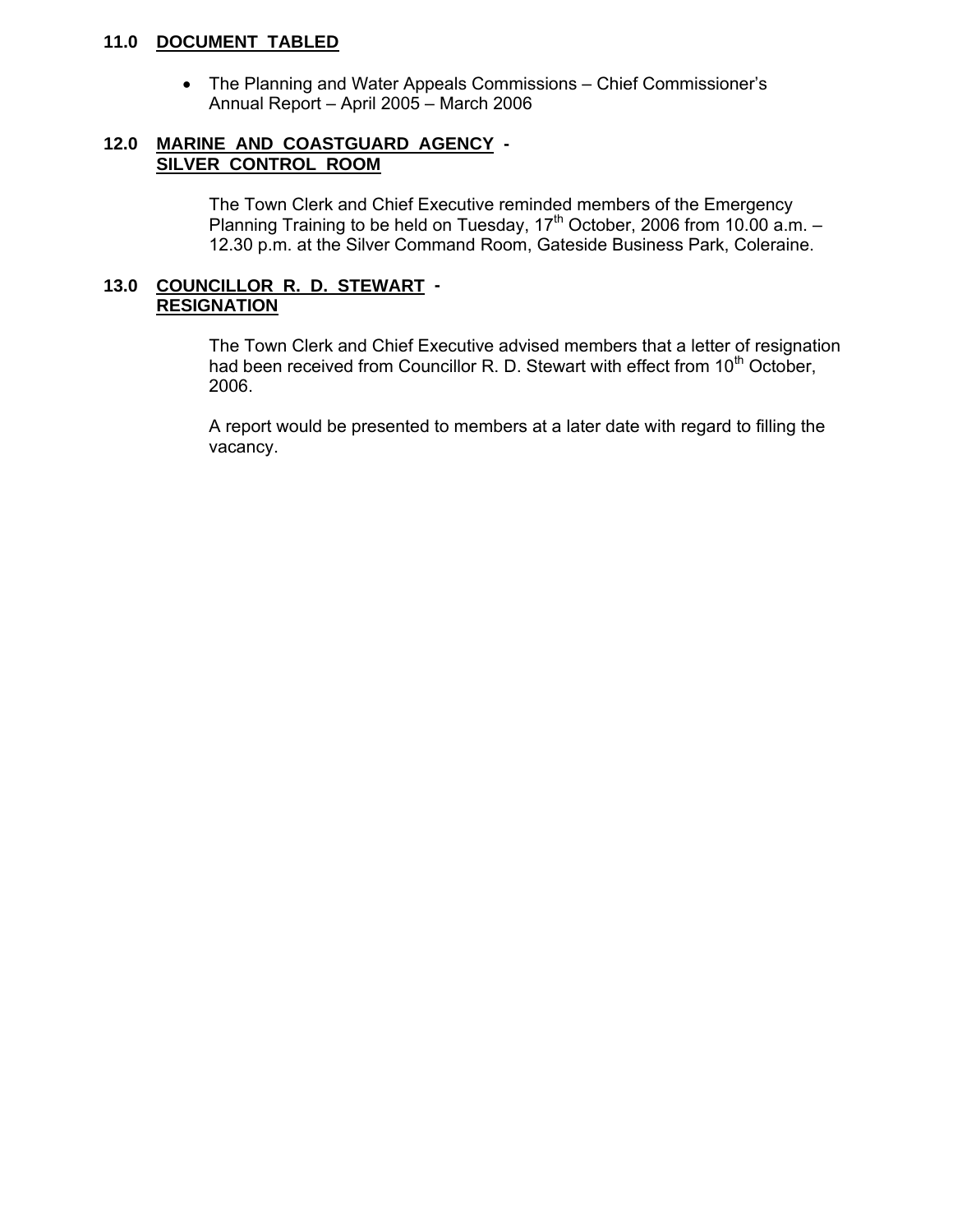### **POLICY AND DEVELOPMENT COMMITTEE**

**17th October, 2006.** 

**Present:** Councillor J. M. Bradley, in the Chair

The Mayor, Councillor W. A. King

The Deputy Mayor, Councillor E. P. Fielding (Mrs.)

### **Aldermen**

W. T. Creelman D. McClarty M. T. Hickey (Mrs.) W. J. McClure

#### **Councillors**

| S. Gilkinson      |
|-------------------|
| N. F. Hillis      |
| <b>B.</b> Leonard |
| G. L. McLaughlin  |
| R. A. McPherson   |
| A. McQuillan      |
|                   |
|                   |

# **Officers in**

**Attendance:** Town Clerk and Chief Executive, Director of Corporate Services, Head of Development Services (Items 1.0 – 2.5), Head of Administrative Services and Administrative **Assistants** 

#### **Apologies:** Alderman Mrs. Black and Councillor Mrs. Johnston

#### **1.0 NORTHERN IRELAND MANUFACTURING FOCUS GROUP (NIMFG)**

The Chairman welcomed Councillor B. McCrea, Lisburn City Council; R. Loughrey, Spanboard and C. Diamond, A. Diamond and Son, who were in attendance as representatives of Northern Ireland Manufacturing Focus Group to update Committee on the case for industrial de-rating.

The representatives highlighted the consequences for Northern Ireland's competitiveness, including the potential outcome for the industry in terms of job losses, if the proposal to introduce rates was not abandoned. The representatives stressed the urgent need for the Government's position on de-rating to be reversed and requested Council's support for their campaign.

A period of discussion ensued during which Councillor McCrea and his colleagues answered queries.

The Chairman thanked the representatives for their presentation and wished them success with their campaign, following which they withdrew.

# **2.0 DEVELOPMENT SERVICES REPORT**

The report of the Head of Development Services was considered (previously supplied).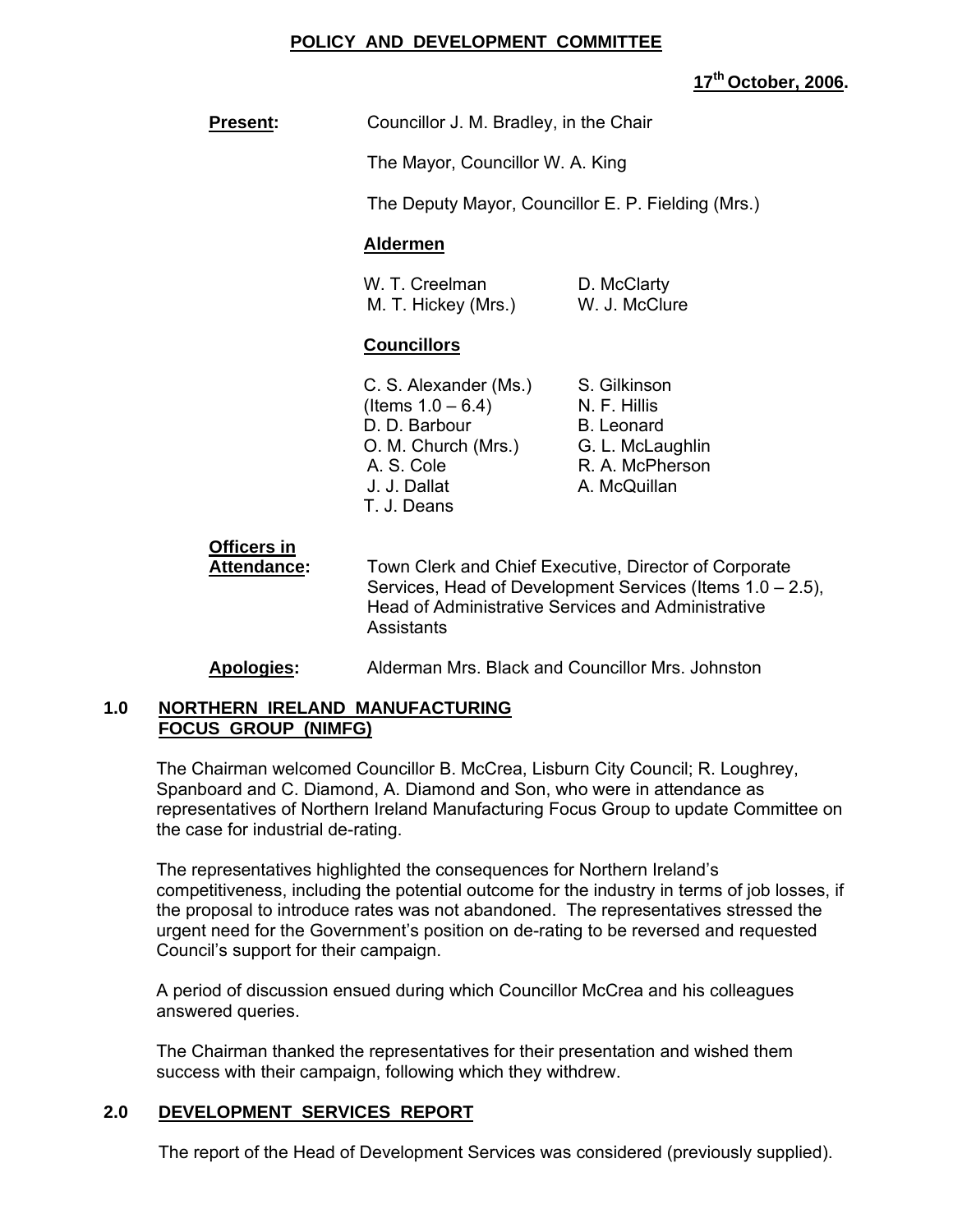Matters arising:

| 2.1 | <b>Fat Boy Slim Concert</b>                                  | The Head of Development Services presented<br>the results of a survey of the economic impact<br>of the Fatboy Slim Concert, concluding that<br>there was general support for suitable events at<br>this location.                                                                                                   |
|-----|--------------------------------------------------------------|---------------------------------------------------------------------------------------------------------------------------------------------------------------------------------------------------------------------------------------------------------------------------------------------------------------------|
|     |                                                              | Discussion ensued during which members'<br>questions were responded to by the Head of<br>Development Services who also noted<br>comments.                                                                                                                                                                           |
|     |                                                              | Members extended congratulations to all those<br>involved in the organisation of the concert.                                                                                                                                                                                                                       |
| 2.2 | <b>Portrush Regeneration Exhibition</b>                      | Members noted that a public exhibition<br>displaying regeneration options for Portrush<br>would run in Portrush Town Hall from<br>Wednesday 18th October - Saturday 21st<br>October, 2006. GVA Grimley representatives<br>would be available at the exhibition on<br>Wednesday 18 <sup>th</sup> October.            |
| 2.3 | <b>CCTV Report</b>                                           | Members noted information on this topic, as<br>contained in the report.                                                                                                                                                                                                                                             |
|     |                                                              | In response to a request from Councillor<br>McQuillan, the Head of Development Services<br>would again pursue the possibility of PSNI<br>involvement in operating the CCTV system as<br>appeared to be the case in other parts of<br>Northern Ireland.                                                              |
| 2.4 | <b>King George VI Hall Update</b>                            | Consultation to identify the needs of the local<br>community in the Churchlands ward, in which<br>this hall was located, had taken place. A vision<br>framework had been prepared and a plan of<br>actions and initiatives would now be worked on.<br>A report would be brought to Council as soon as<br>available. |
|     |                                                              | In response to a request from Alderman Mrs.<br>Hickey, the Head of Development Services<br>would check if local people had been consulted,<br>other than through community groups.                                                                                                                                  |
| 2.5 | Arts Council NI - Re-Imaging<br><b>Communities Programme</b> | Members noted information on this topic, as<br>contained in the report.                                                                                                                                                                                                                                             |

# **3.0 CORPORATE SERVICES REPORT**

The Report of the Director of Corporate Services was considered (previously supplied).

Matters arising: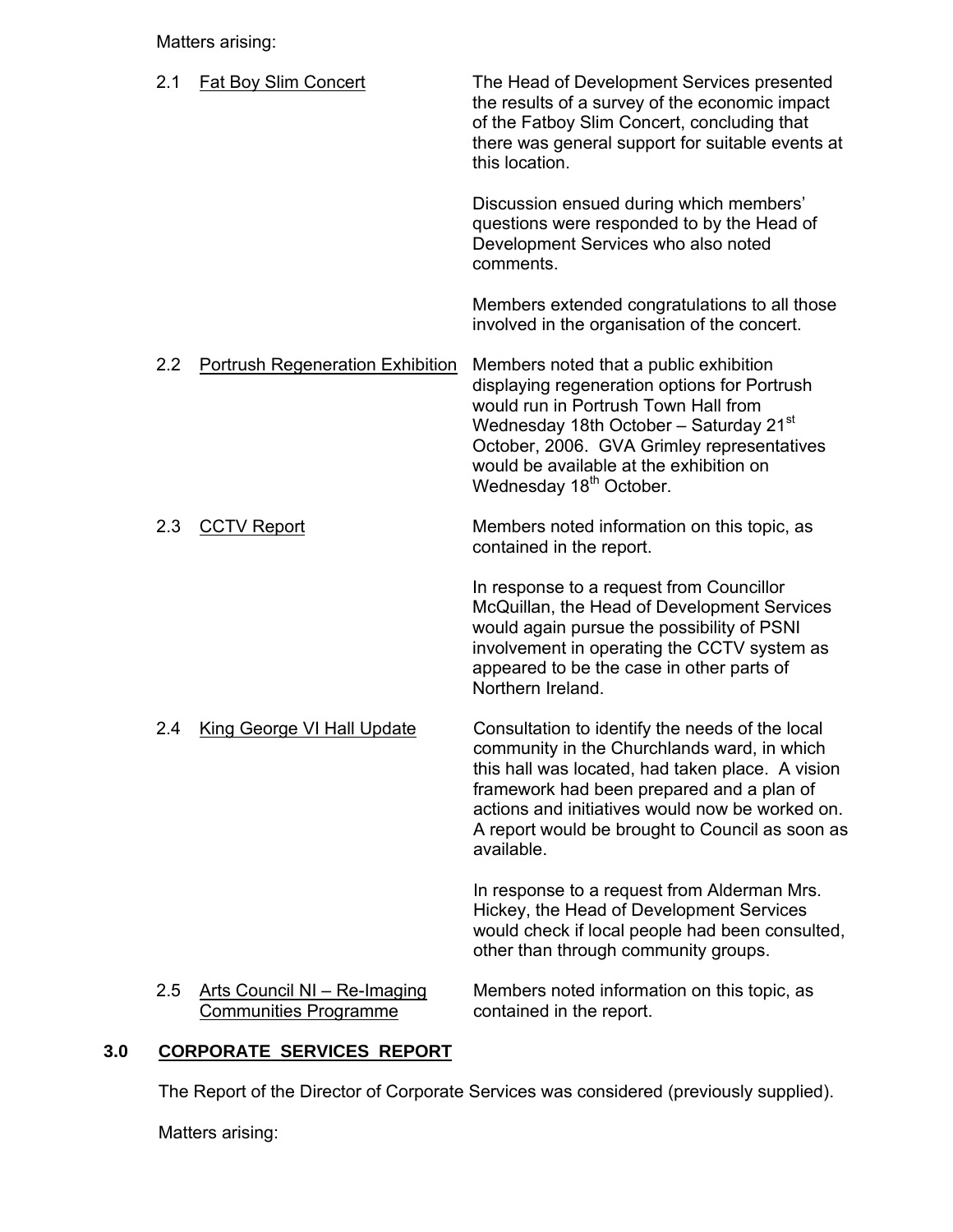| 3.1 | Consultation Paper - Managing<br>Vacancies Effectively in Local<br>Government January 2007-<br>March 2009 | Council is recommended to approve the draft<br>response to this document, prepared by the<br>Director of Corporate Services, as detailed in<br>the report. |
|-----|-----------------------------------------------------------------------------------------------------------|------------------------------------------------------------------------------------------------------------------------------------------------------------|
| 3.2 | <b>Risk Management Policy</b><br><b>Statement</b>                                                         | Council is recommended to adopt this Policy<br>Statement.                                                                                                  |
| 3.3 | Review of Councillors'<br>Remuneration                                                                    | Members noted that the Department of the<br>Environment would be happy to receive<br>comments on the report of the review group.                           |
| 3.4 | Matters for Information                                                                                   |                                                                                                                                                            |

 3.4.1 Accounts Members noted that Accounts for September 2006 had been circulated for information.

3.4.2 New Appointment The following appointment had been made in accordance with the Local Government Staff Commission's Code of Procedures on Recruitment and Selection:

Leisure Services Department

 Full-time Female Centre Attendant: Miss S. Laverty.

# **4.0 STAFF SICKNESS**

The Director of Corporate Services advised members that Ms. C. Ward, Personnel Officer, was currently on sick leave and was likely to be absent for some time.

Members asked that their best wishes be conveyed to Ms. Ward.

#### **5.0 AUDIT COMMITTEE**

The contents of the Minutes of the Audit Committee of 14<sup>th</sup> September, 2006 and associated reports (previously supplied), were noted by members.

#### **6.0 LAND AND PROPERTY**

 Consideration was given to the Head of Administrative Services' Report on Land and Property (previously supplied).

Matters arising:

| 6.1 | Decant Site at Glebe Avenue,<br>Coleraine | Council is recommended to agree to a request<br>from NIHE for an extension to the Licence                          |
|-----|-------------------------------------------|--------------------------------------------------------------------------------------------------------------------|
|     |                                           | Agreement permitting the use of Council land at<br>the back of The Crescent playing fields for<br>decant purposes. |
|     |                                           |                                                                                                                    |

Rental would, as before, be based on Valuation and Lands Agency advice.

Members noted that Council's Environmental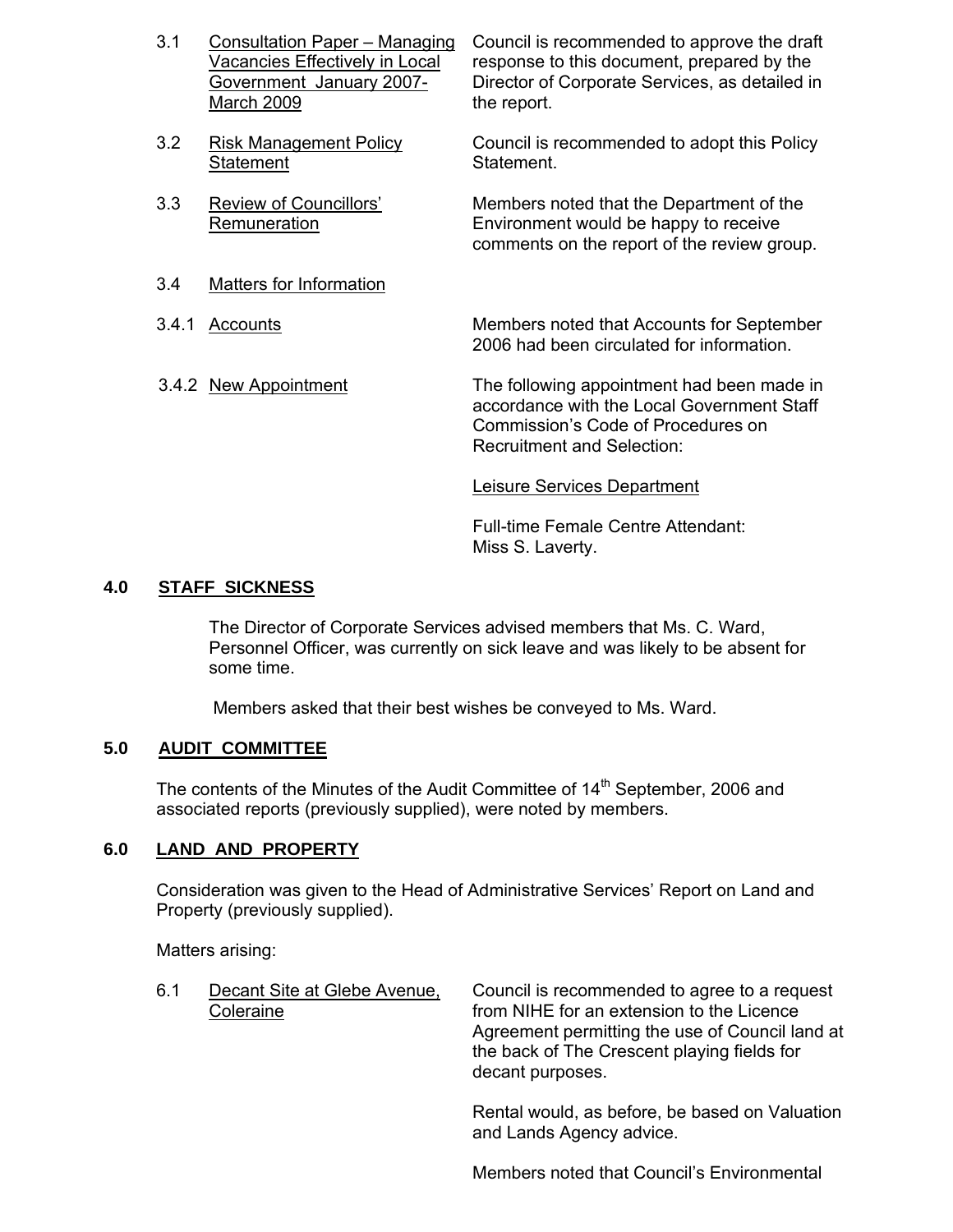Health Department had been involved in consultation about the standard of insulation at decant sites.

6.2 Restaurant 55 North, Portrush Consideration was given to a request from the owner of 55 North for Council to sell the paved area/terrace outside the lower restaurant.

> Following discussion, it was proposed by Alderman McClarty, seconded by Alderman Mrs. Hickey and recommended:

> > That this request be deferred to facilitate a site meeting for members.

6.3 St. Patrick's Primary Consideration was given to a request for School, Portrush Council to consider the sale, in principle, of an area of land from the East Strand car park, as detailed in the report.

Recommended:

 That Council explore the possibilities of a Licence Agreement whereby an area of the East Strand car park, behind the existing school, would be made available for the exclusive use of parents for drop off and staff for parking during school hours and be otherwise open to the public.

 6.4 The Hermit's Cottage, Consideration was given to the unauthorised 93 Ballyreagh Road, Portrush works at this location following a Council site meeting on 9<sup>th</sup> October, 2006.

> Committee was reminded of the recommendations made by the Head of Administrative Services that Mr. Porter be instructed to:

- (i) Remove railway sleepers, regrade and plant with marron grass.
- (ii) Delineate property boundary with bollards and different colour/texture edge strip.
- (iii) Take out slipway.
- (iv) Gate and sign as proposed by Mr. Porter were acceptable viz:
	- gate with pedestrian/disabled access;
	- sign at gate with wording agreed by Council.

An extensive period of discussion ensued during which Councillor Ms. Alexander asked